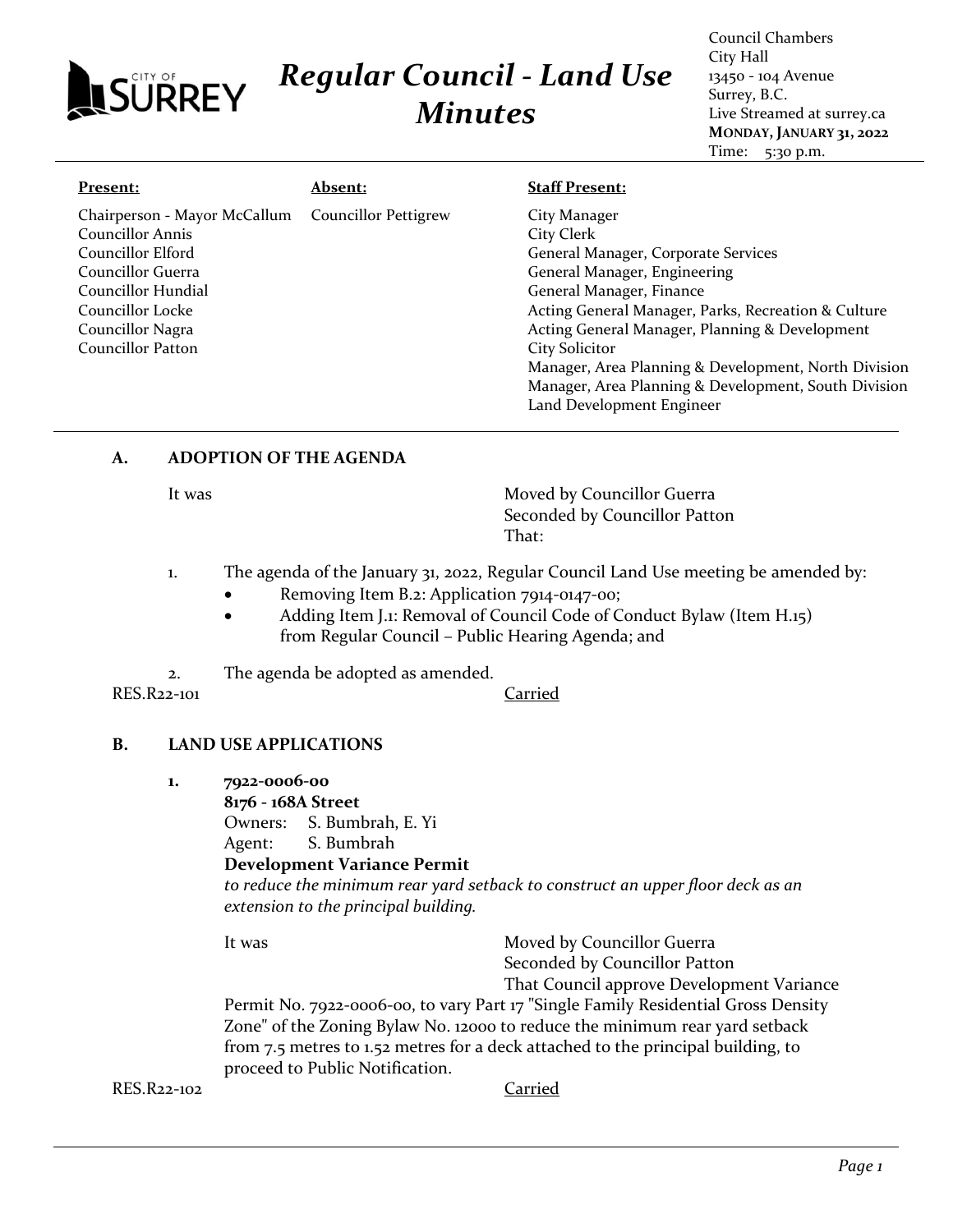| 2. |                                               | 7914-0147-00                                                                 |  |  |  |  |  |  |
|----|-----------------------------------------------|------------------------------------------------------------------------------|--|--|--|--|--|--|
|    |                                               | 14499 and 14500 - 59 Avenue                                                  |  |  |  |  |  |  |
|    | Owner:                                        | J. Dhanda, K. Dhanda, 0749813 B.C. Ltd.                                      |  |  |  |  |  |  |
|    |                                               | Director Information: Parmjit Bal                                            |  |  |  |  |  |  |
|    |                                               | Officer Information as at February 23, 2021: Paramjit Kaur Bal (President)   |  |  |  |  |  |  |
|    | Agent:                                        | Coastland Engineering and Surveying Ltd. (Mike Helle)                        |  |  |  |  |  |  |
|    |                                               | Development Permit / Development Variance Permit                             |  |  |  |  |  |  |
|    |                                               | to allow subdivision into five single family lots.                           |  |  |  |  |  |  |
|    |                                               |                                                                              |  |  |  |  |  |  |
|    |                                               | This item was out of order.                                                  |  |  |  |  |  |  |
| 3. |                                               | 7921-0080-00                                                                 |  |  |  |  |  |  |
|    |                                               | 16708 and 16732 - 20 Avenue                                                  |  |  |  |  |  |  |
|    | Owners:                                       | D. Mackwood, L. Van Vliet, K. Waters, 1297581 B.C. Ltd.                      |  |  |  |  |  |  |
|    |                                               | Director Information: Rajinder S Bhandall, Jaskirit Dhanju, Jasjot S Mann,   |  |  |  |  |  |  |
|    |                                               | Jaspal S Saini                                                               |  |  |  |  |  |  |
|    |                                               | No Officer Information Filed.                                                |  |  |  |  |  |  |
|    | Hub Engineering Inc. (Mike Kompter)<br>Agent: |                                                                              |  |  |  |  |  |  |
|    |                                               | NCP Amendment from Low Density Residential (6 to 10 upa) to Medium           |  |  |  |  |  |  |
|    |                                               | Density Residential (10 to 15 upa); and for changes to the drainage corridor |  |  |  |  |  |  |
|    |                                               | Rezoning from RA to RF-10 and RF-13                                          |  |  |  |  |  |  |
|    |                                               | <b>Development Variance Permit</b>                                           |  |  |  |  |  |  |
|    |                                               | to allow subdivision into 19 single family small lots.                       |  |  |  |  |  |  |
|    |                                               |                                                                              |  |  |  |  |  |  |
|    | It was                                        | Moved by Councillor Guerra                                                   |  |  |  |  |  |  |
|    |                                               | Seconded by Councillor Patton                                                |  |  |  |  |  |  |
|    |                                               | That:                                                                        |  |  |  |  |  |  |
|    |                                               |                                                                              |  |  |  |  |  |  |
|    | 1.                                            | A Bylaw be introduced to rezone the subject site from "One-Acre"             |  |  |  |  |  |  |
|    |                                               | Residential Zone (RA)" to "Single Family Residential (10) Zone (RF-10)" for  |  |  |  |  |  |  |
|    |                                               | Block A on the attached Survey Plan (Appendix II), and "Single Family        |  |  |  |  |  |  |
|    |                                               | Residential (13) Zone (RF-13)" for Block B on the attached Survey Plan, and  |  |  |  |  |  |  |
|    |                                               | a date be set for Public Hearing.                                            |  |  |  |  |  |  |
|    | 2.                                            | Council approve Development Variance Permit No. 7921-0080-00, varying        |  |  |  |  |  |  |
|    |                                               | the following, to proceed to Public notification:                            |  |  |  |  |  |  |
|    |                                               | (a)<br>to reduce the minimum lot depth of a Type II Corner Lot in the        |  |  |  |  |  |  |
|    |                                               | RF-13 Zone from 24 metres to 18 metres for Lot 1; and                        |  |  |  |  |  |  |
|    |                                               |                                                                              |  |  |  |  |  |  |

- (b) to reduce the minimum lot depth of a Type I Interior lot in the RF-13 Zone from 28 metres to 27.6 metres for Lot 2.
- 3. Council instruct staff to resolve the following issues prior to final adoption:
	- (a) ensure that all engineering requirements and issues including restrictive covenants, dedications, and rights-of-way where necessary, are addressed to the satisfaction of the General Manager, Engineering;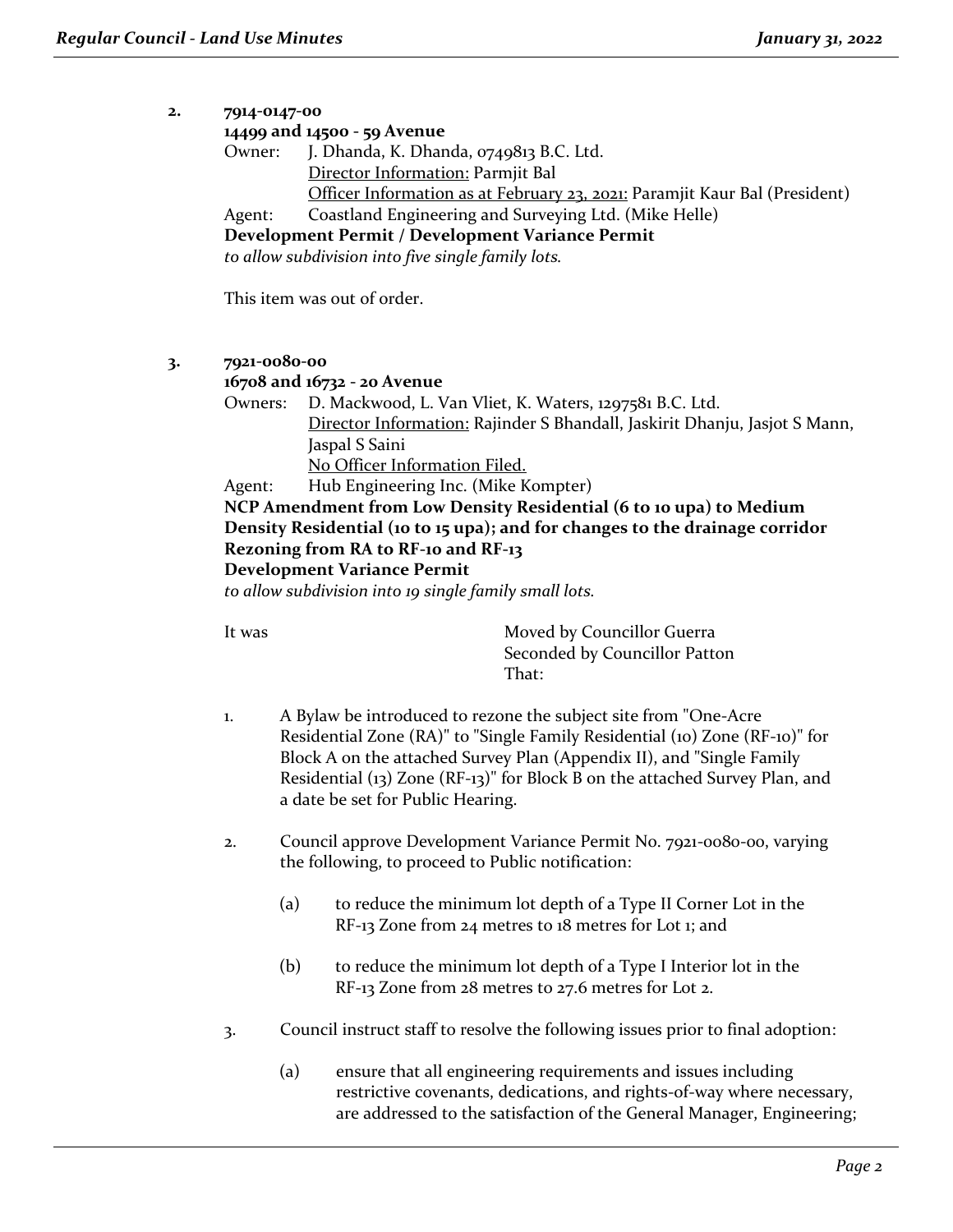|             | (b)<br>submission of a subdivision layout to the satisfaction of the<br>Approving Officer; |                                    |                                   |                                                                                                                                                                                                                                                                                                                       |
|-------------|--------------------------------------------------------------------------------------------|------------------------------------|-----------------------------------|-----------------------------------------------------------------------------------------------------------------------------------------------------------------------------------------------------------------------------------------------------------------------------------------------------------------------|
|             |                                                                                            | (c)                                |                                   | submission of a finalized tree survey and a statement regarding tree<br>preservation to the satisfaction of the City Landscape Architect;                                                                                                                                                                             |
|             |                                                                                            | (d)                                |                                   | the applicant satisfy the deficiency in tree replacement on the site,<br>to the satisfaction of the Planning and Development Department;                                                                                                                                                                              |
|             |                                                                                            | (e)                                |                                   | the applicant provide a density bonus amenity contribution<br>consistent with the Tier 2 Capital Projects CACs in support of the<br>requested increased density, to the satisfaction of the General<br>Manager, Planning and Development Department;                                                                  |
|             |                                                                                            | (f)                                |                                   | the applicant adequately address the City's needs with respect to<br>the City's Affordable Housing Strategy, to the satisfaction of the<br>General Manager, Planning & Development Services; and                                                                                                                      |
|             |                                                                                            | (g)                                |                                   | demolition of existing buildings and structures to the satisfaction of<br>the Planning and Development Department.                                                                                                                                                                                                    |
| RES.R22-103 | 4.                                                                                         |                                    | is considered for final adoption. | Council pass a resolution to amend Sunnyside Heights Neighbourhood<br>Concept Plan (NCP) to redesignate the land from "Low Density Residential<br>(6 to 10 upa)" to "Medium Density Residential (10 to 15 upa)" and for<br>changes to the 10 metres drainage corridor on 20 Avenue when the project<br><b>Carried</b> |
|             | It was                                                                                     |                                    |                                   | Moved by Councillor Guerra<br>Seconded by Councillor Patton                                                                                                                                                                                                                                                           |
| RES.R22-104 | Amendment Bylaw, 2022, No. 20568" pass its first reading.                                  |                                    |                                   | That "Surrey Zoning Bylaw, 1993, No. 12000,<br><b>Carried</b>                                                                                                                                                                                                                                                         |
|             | The said Bylaw was then read for the second time.                                          |                                    |                                   |                                                                                                                                                                                                                                                                                                                       |
|             | It was                                                                                     |                                    |                                   | Moved by Councillor Guerra<br>Seconded by Councillor Patton<br>That "Surrey Zoning Bylaw, 1993, No. 12000,                                                                                                                                                                                                            |
| RES.R22-105 | Amendment Bylaw, 2022, No. 20568" pass its second reading.                                 |                                    |                                   | Carried                                                                                                                                                                                                                                                                                                               |
|             | It was then                                                                                |                                    |                                   | Moved by Councillor Guerra<br>Seconded by Councillor Patton<br>That the Public Hearing on "Surrey Zoning                                                                                                                                                                                                              |
|             |                                                                                            | on February 14, 2022, at 7:00 p.m. |                                   | Bylaw, 1993, No. 12000, Amendment Bylaw, 2022, No. 20568" be held at City Hall                                                                                                                                                                                                                                        |
| RES.R22-106 |                                                                                            |                                    |                                   | <b>Carried</b>                                                                                                                                                                                                                                                                                                        |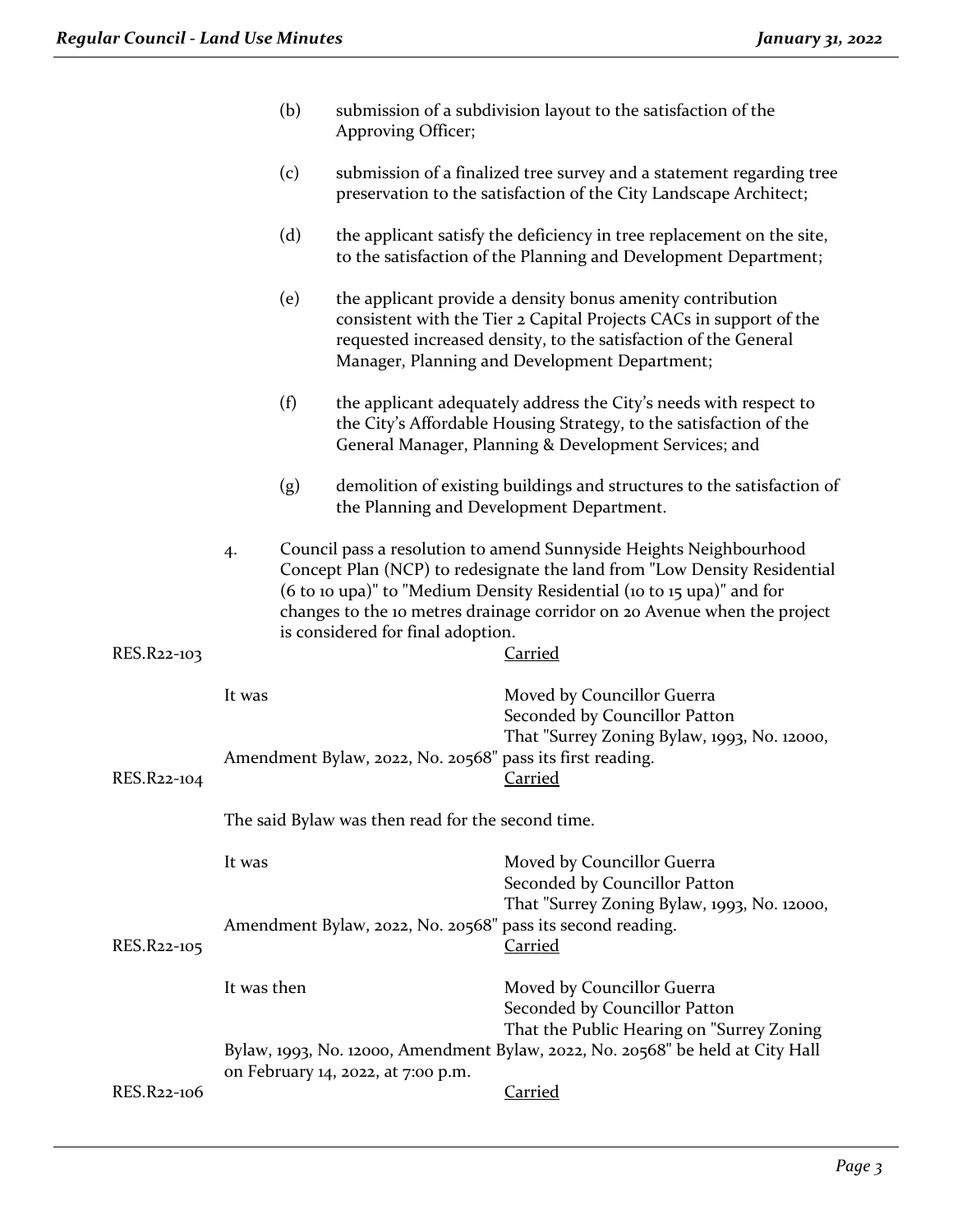| 4· | Owner:<br>Agent: | 7920-0093-00<br>2874 - 194 Street<br>Farrell Estates Ltd.<br>Pacific Land Group (Oleg Verbenkov)<br><b>Rezoning from A-2 to IB-1</b><br><b>Development Permit</b> |                                                                                      |                                                                                                                                                                                                      |  |  |
|----|------------------|-------------------------------------------------------------------------------------------------------------------------------------------------------------------|--------------------------------------------------------------------------------------|------------------------------------------------------------------------------------------------------------------------------------------------------------------------------------------------------|--|--|
|    |                  |                                                                                                                                                                   | to permit the development of a 10,013 square-metre multi-tenant industrial building. |                                                                                                                                                                                                      |  |  |
|    | It was           |                                                                                                                                                                   |                                                                                      | Moved by Councillor Guerra<br>Seconded by Councillor Patton<br>That:                                                                                                                                 |  |  |
|    | 1.               |                                                                                                                                                                   | for Public Hearing.                                                                  | A Bylaw be introduced to rezone the subject site from "Intensive<br>Agriculture Zone (A-2)" to "Business Park 1 Zone (IB-1)" and a date be set                                                       |  |  |
|    | 2.               |                                                                                                                                                                   |                                                                                      | Council authorize staff to draft Development Permit No. 7920-0093-00<br>generally in accordance with the attached drawings (Appendix I).                                                             |  |  |
|    | 3.               |                                                                                                                                                                   |                                                                                      | Council instruct staff to resolve the following issues prior to final approval:                                                                                                                      |  |  |
|    |                  | (a)                                                                                                                                                               | Engineering;                                                                         | ensure that all engineering requirements and issues including<br>restrictive covenants, dedications, and rights-of-way where<br>necessary, are addressed to the satisfaction of the General Manager, |  |  |
|    |                  | (b)                                                                                                                                                               | Approving Officer;                                                                   | submission of a road dedication plan to the satisfaction of the                                                                                                                                      |  |  |
|    |                  | (c)                                                                                                                                                               | Planning and Development Department;                                                 | resolution of all urban design issues to the satisfaction of the                                                                                                                                     |  |  |
|    |                  | (d)                                                                                                                                                               | conditions;                                                                          | approval from the Department of Fisheries and Oceans (DFO)<br>through a project review for the proposed removal of a watercourse<br>fronting 194 Street, and any for changes associated with DFO's   |  |  |
|    |                  | (e)                                                                                                                                                               | Development Department;                                                              | submission of a finalized landscaping plan and landscaping cost<br>estimate to the specifications and satisfaction of the Planning and                                                               |  |  |
|    |                  | (f)                                                                                                                                                               |                                                                                      | submission of a finalized tree survey and a statement regarding tree<br>preservation to the satisfaction of the City Landscape Architect;                                                            |  |  |
|    |                  | (g)                                                                                                                                                               |                                                                                      | the applicant satisfy the deficiency in tree replacement on the site,<br>to the satisfaction of the Planning and Development Department;                                                             |  |  |
|    |                  | (h)                                                                                                                                                               |                                                                                      | demolition of existing buildings and structures to the satisfaction of<br>the Planning and Development Department;                                                                                   |  |  |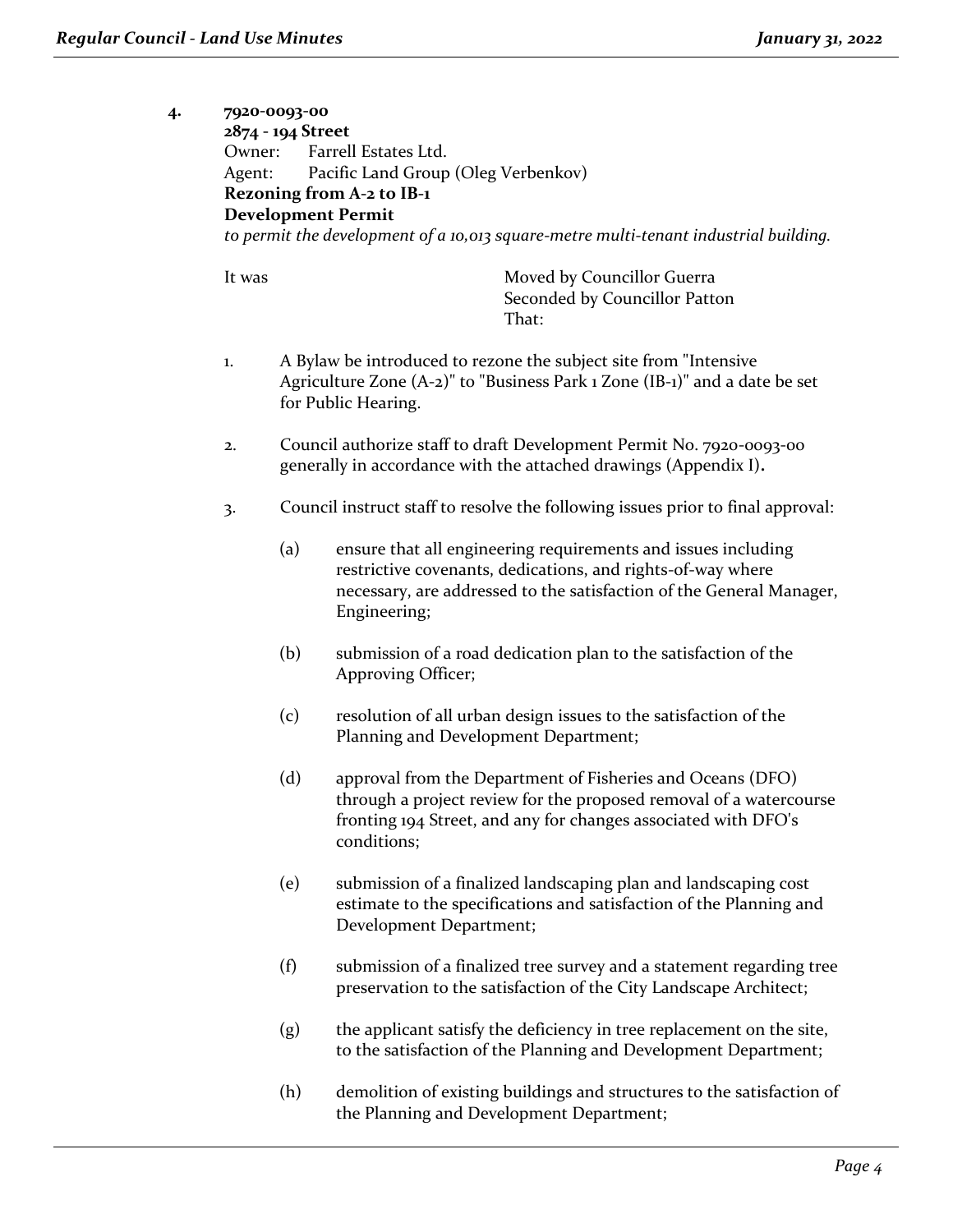|                    | (i)                                                                                                                                                                                                                                   | registration of a Section 219 Restrictive Covenant to adequately<br>address the City's needs with respect to public art, to the<br>satisfaction of the General Manager, Parks, Recreation and Culture;<br>and |                                                                                                                                                                                                                             |
|--------------------|---------------------------------------------------------------------------------------------------------------------------------------------------------------------------------------------------------------------------------------|---------------------------------------------------------------------------------------------------------------------------------------------------------------------------------------------------------------|-----------------------------------------------------------------------------------------------------------------------------------------------------------------------------------------------------------------------------|
|                    | (j)                                                                                                                                                                                                                                   | on the site.                                                                                                                                                                                                  | registration of a Section 219 Restrictive Covenant to prohibit any<br>use that require a Metro Vancouver air quality permit from locating                                                                                   |
| RES.R22-107        |                                                                                                                                                                                                                                       |                                                                                                                                                                                                               | <u>Carried</u>                                                                                                                                                                                                              |
|                    | It was                                                                                                                                                                                                                                |                                                                                                                                                                                                               | Moved by Councillor Guerra<br>Seconded by Councillor Patton<br>That "Surrey Zoning Bylaw, 1993, No. 12000,                                                                                                                  |
| RES.R22-108        | Amendment Bylaw, 2022, No. 20569" pass its first reading.                                                                                                                                                                             |                                                                                                                                                                                                               | <b>Carried</b>                                                                                                                                                                                                              |
|                    |                                                                                                                                                                                                                                       | The said Bylaw was then read for the second time.                                                                                                                                                             |                                                                                                                                                                                                                             |
|                    | It was                                                                                                                                                                                                                                |                                                                                                                                                                                                               | Moved by Councillor Guerra<br>Seconded by Councillor Patton<br>That "Surrey Zoning Bylaw, 1993, No. 12000,                                                                                                                  |
| RES.R22-109        | Amendment Bylaw, 2022, No. 20569" pass its second reading.                                                                                                                                                                            |                                                                                                                                                                                                               | <b>Carried</b>                                                                                                                                                                                                              |
|                    | It was then                                                                                                                                                                                                                           |                                                                                                                                                                                                               | Moved by Councillor Guerra<br>Seconded by Councillor Patton<br>That the Public Hearing on "Surrey Zoning                                                                                                                    |
| <b>RES.R22-110</b> | Bylaw, 1993, No. 12000, Amendment Bylaw, 2022, No. 20569" be held at City Hall<br>on February 14, 2022, at 7:00 p.m.                                                                                                                  |                                                                                                                                                                                                               | <b>Carried</b>                                                                                                                                                                                                              |
|                    |                                                                                                                                                                                                                                       |                                                                                                                                                                                                               |                                                                                                                                                                                                                             |
| 5.                 | 7920-0289-00<br>13791 - 56 Avenue<br>Owner:                                                                                                                                                                                           | 1269661 B.C. Ltd.                                                                                                                                                                                             | Director Information: Harmanjit S Sandhu, Amitoj Sanghera                                                                                                                                                                   |
|                    | No Officer Information Filed as at October 13, 2021.<br>Hub Engineering Inc. (Mike Kompter)<br>Agent:<br><b>Development Variance Permit</b><br>to reduce the lot depth of one lot to allow subdivision into three single family lots. |                                                                                                                                                                                                               |                                                                                                                                                                                                                             |
|                    | It was                                                                                                                                                                                                                                |                                                                                                                                                                                                               | Moved by Councillor Guerra<br>Seconded by Councillor Patton                                                                                                                                                                 |
| RES.R22-111        |                                                                                                                                                                                                                                       | proposed Lot 3, to proceed to Public Notification.                                                                                                                                                            | That Council approve Development Variance<br>Permit No. 7920-0289-00, to vary the minimum requirements of the RH Zone and<br>reduce the lot depth from 30 metres to 9.4 metres for the western portion of<br><b>Carried</b> |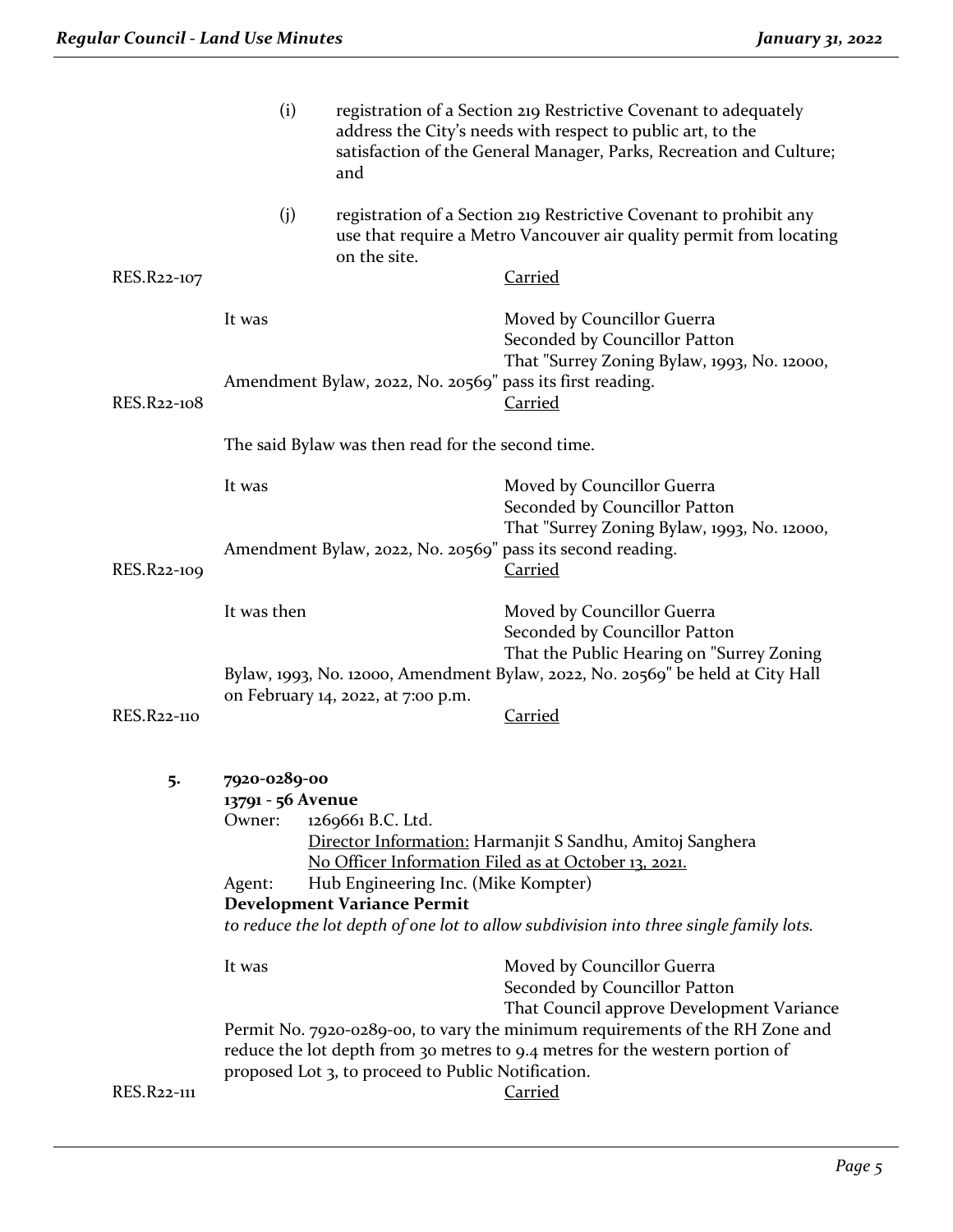| 6.          | 7922-0003-00                                                                        |                                                                                          |  |  |  |
|-------------|-------------------------------------------------------------------------------------|------------------------------------------------------------------------------------------|--|--|--|
|             | 18810 - 72 Avenue                                                                   |                                                                                          |  |  |  |
|             | 1283941 B.C. Ltd.<br>Owner:                                                         |                                                                                          |  |  |  |
|             | Director Information: Tilak R Arora, Renu B Arora                                   |                                                                                          |  |  |  |
|             | No Officer Information Filed.                                                       |                                                                                          |  |  |  |
|             | Tattbratz by: Disa Raven (Disa Raven Mills)<br>Agent:                               |                                                                                          |  |  |  |
|             | Amend CD By-law No. 17377, as amended                                               |                                                                                          |  |  |  |
|             |                                                                                     | to permit a tattoo studio in an existing building with retail, office, and service uses. |  |  |  |
|             | It was                                                                              | Moved by Councillor Guerra                                                               |  |  |  |
|             |                                                                                     | Seconded by Councillor Patton                                                            |  |  |  |
|             |                                                                                     | That a Bylaw be introduced to amend                                                      |  |  |  |
|             | Comprehensive Development By-law No. 17377 and a date be set for<br>Public Hearing. |                                                                                          |  |  |  |
| RES.R22-112 |                                                                                     | <b>Carried</b>                                                                           |  |  |  |
|             | It was                                                                              | Moved by Councillor Guerra                                                               |  |  |  |
|             |                                                                                     | Seconded by Councillor Patton                                                            |  |  |  |
|             |                                                                                     | That "Surrey Zoning Bylaw, 1993, No. 12000,                                              |  |  |  |
|             | Amendment Bylaw, 2011, No. 17377, Amendment Bylaw, 2015, No. 18399,                 |                                                                                          |  |  |  |
|             | Amendment Bylaw, 2015, No. 18514, Amendment Bylaw, 2022, No. 20570" pass its        |                                                                                          |  |  |  |
|             | first reading.                                                                      |                                                                                          |  |  |  |
| RES.R22-113 |                                                                                     | <b>Carried</b>                                                                           |  |  |  |
|             | The said Bylaw was then read for the second time.                                   |                                                                                          |  |  |  |
|             | It was                                                                              | Moved by Councillor Guerra                                                               |  |  |  |
|             |                                                                                     | Seconded by Councillor Patton                                                            |  |  |  |
|             |                                                                                     | That "Surrey Zoning Bylaw, 1993, No. 12000,                                              |  |  |  |
|             | Amendment Bylaw, 2011, No. 17377, Amendment Bylaw, 2015, No. 18399,                 |                                                                                          |  |  |  |
|             | Amendment Bylaw, 2015, No. 18514, Amendment Bylaw, 2022, No. 20570" pass its        |                                                                                          |  |  |  |
|             | second reading.                                                                     |                                                                                          |  |  |  |
| RES.R22-114 |                                                                                     | <b>Carried</b>                                                                           |  |  |  |
|             | It was then                                                                         | Moved by Councillor Guerra                                                               |  |  |  |
|             |                                                                                     | Seconded by Councillor Patton                                                            |  |  |  |
|             |                                                                                     | That the Public Hearing on "Surrey Zoning                                                |  |  |  |
|             |                                                                                     | Bylaw, 1993, No. 12000, Amendment Bylaw, 2011, No. 17377, Amendment Bylaw,               |  |  |  |
|             | 2015, No. 18399, Amendment Bylaw, 2015, No. 18514, Amendment Bylaw, 2022,           |                                                                                          |  |  |  |
|             | No. 20570" be held at City Hall on February 14, 2022, at 7:00 p.m.                  |                                                                                          |  |  |  |
| RES.R22-115 |                                                                                     | Carried                                                                                  |  |  |  |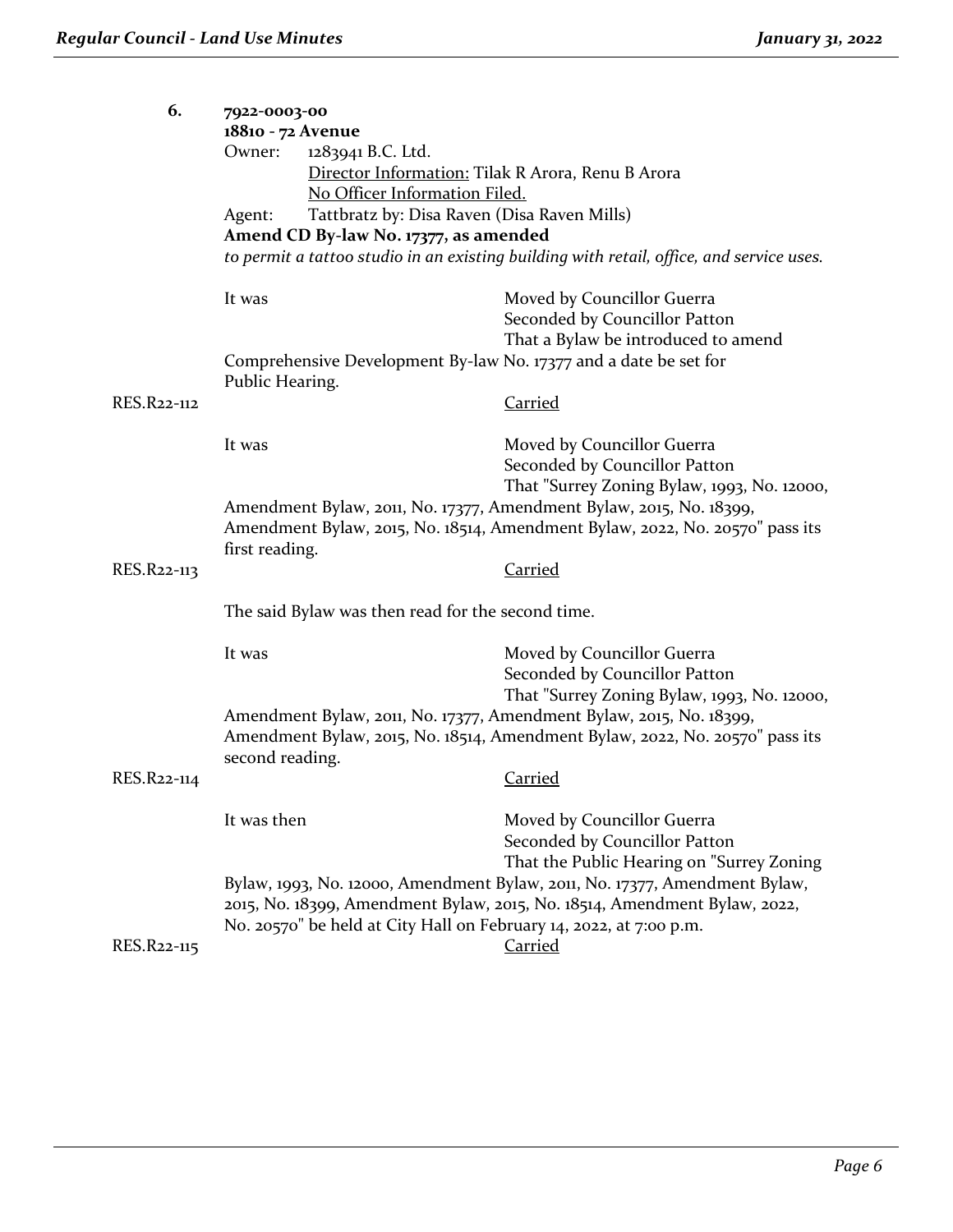**7. 7920-0206-00**

|                               | 7920-0206-00                                                       |                                                                                                                              |  |  |  |
|-------------------------------|--------------------------------------------------------------------|------------------------------------------------------------------------------------------------------------------------------|--|--|--|
|                               | 13454 - 95 Avenue (13452 – 95 Avenue); 13460 and 13474 - 95 Avenue |                                                                                                                              |  |  |  |
| Owner:                        |                                                                    | 1277005 B.C. Ltd.                                                                                                            |  |  |  |
|                               |                                                                    | Director Information: Luc Gosselin                                                                                           |  |  |  |
| No Officer Information Filed. |                                                                    |                                                                                                                              |  |  |  |
| Agent:                        |                                                                    | Whitetail Homes Ltd. (Luc Gosselin)                                                                                          |  |  |  |
|                               |                                                                    | Rezoning from RF to CD (based on RM-70)                                                                                      |  |  |  |
|                               |                                                                    | <b>Development Permit</b>                                                                                                    |  |  |  |
|                               |                                                                    | to permit the development of a 6-storey apartment building consisting of<br>approximately 129 dwelling units in City Centre. |  |  |  |
|                               |                                                                    |                                                                                                                              |  |  |  |
| It was                        |                                                                    | Moved by Councillor Guerra                                                                                                   |  |  |  |
|                               |                                                                    | Seconded by Councillor Patton<br>That:                                                                                       |  |  |  |
|                               |                                                                    |                                                                                                                              |  |  |  |
| 1.                            |                                                                    | A Bylaw be introduced to rezone the subject site from "Single Family                                                         |  |  |  |
|                               |                                                                    | Residential Zone (RF)" to "Comprehensive Development Zone (CD)" and a                                                        |  |  |  |
|                               |                                                                    | date be set for Public Hearing.                                                                                              |  |  |  |
|                               |                                                                    |                                                                                                                              |  |  |  |
| 2.                            |                                                                    | Council authorize staff to draft Development Permit No. 7920-0206-00                                                         |  |  |  |
|                               | generally in accordance with the attached drawings (Appendix I).   |                                                                                                                              |  |  |  |
|                               |                                                                    |                                                                                                                              |  |  |  |
| 3.                            |                                                                    | Council instruct staff to resolve the following issues prior to final adoption:                                              |  |  |  |
|                               | (a)                                                                | ensure that all engineering requirements and issues including                                                                |  |  |  |
|                               |                                                                    | restrictive covenants, dedications, and rights-of-way where                                                                  |  |  |  |
|                               |                                                                    | necessary, are addressed to the satisfaction of the General Manager,                                                         |  |  |  |
|                               | Engineering;                                                       |                                                                                                                              |  |  |  |
|                               |                                                                    |                                                                                                                              |  |  |  |
|                               | (b)                                                                | submission of a subdivision layout to the satisfaction of the                                                                |  |  |  |
|                               |                                                                    | Approving Officer;                                                                                                           |  |  |  |
|                               |                                                                    |                                                                                                                              |  |  |  |
|                               | (c)                                                                | resolution of all urban design issues to the satisfaction of the                                                             |  |  |  |
|                               |                                                                    | Planning and Development Department;                                                                                         |  |  |  |
|                               |                                                                    |                                                                                                                              |  |  |  |
|                               | (d)                                                                | submission of a finalized landscaping plan and landscaping cost                                                              |  |  |  |
|                               |                                                                    | estimate to the specifications and satisfaction of the Planning and                                                          |  |  |  |
|                               |                                                                    | Development Department;                                                                                                      |  |  |  |
|                               |                                                                    |                                                                                                                              |  |  |  |
|                               | (e)                                                                | submission of a finalized tree survey and a statement regarding tree                                                         |  |  |  |
|                               |                                                                    | preservation to the satisfaction of the City Landscape Architect;                                                            |  |  |  |
|                               |                                                                    |                                                                                                                              |  |  |  |
|                               | (f)                                                                | provision of cash-in-lieu contribution to satisfy the indoor amenity                                                         |  |  |  |
|                               |                                                                    | space requirement of the RM-70 Zone, at the rate in effect at the                                                            |  |  |  |
|                               |                                                                    | time of Final Adoption;                                                                                                      |  |  |  |
|                               |                                                                    |                                                                                                                              |  |  |  |
|                               | (g)                                                                | demolition of existing buildings and structures to the satisfaction of                                                       |  |  |  |
|                               |                                                                    | the Planning and Development Department;                                                                                     |  |  |  |
|                               |                                                                    |                                                                                                                              |  |  |  |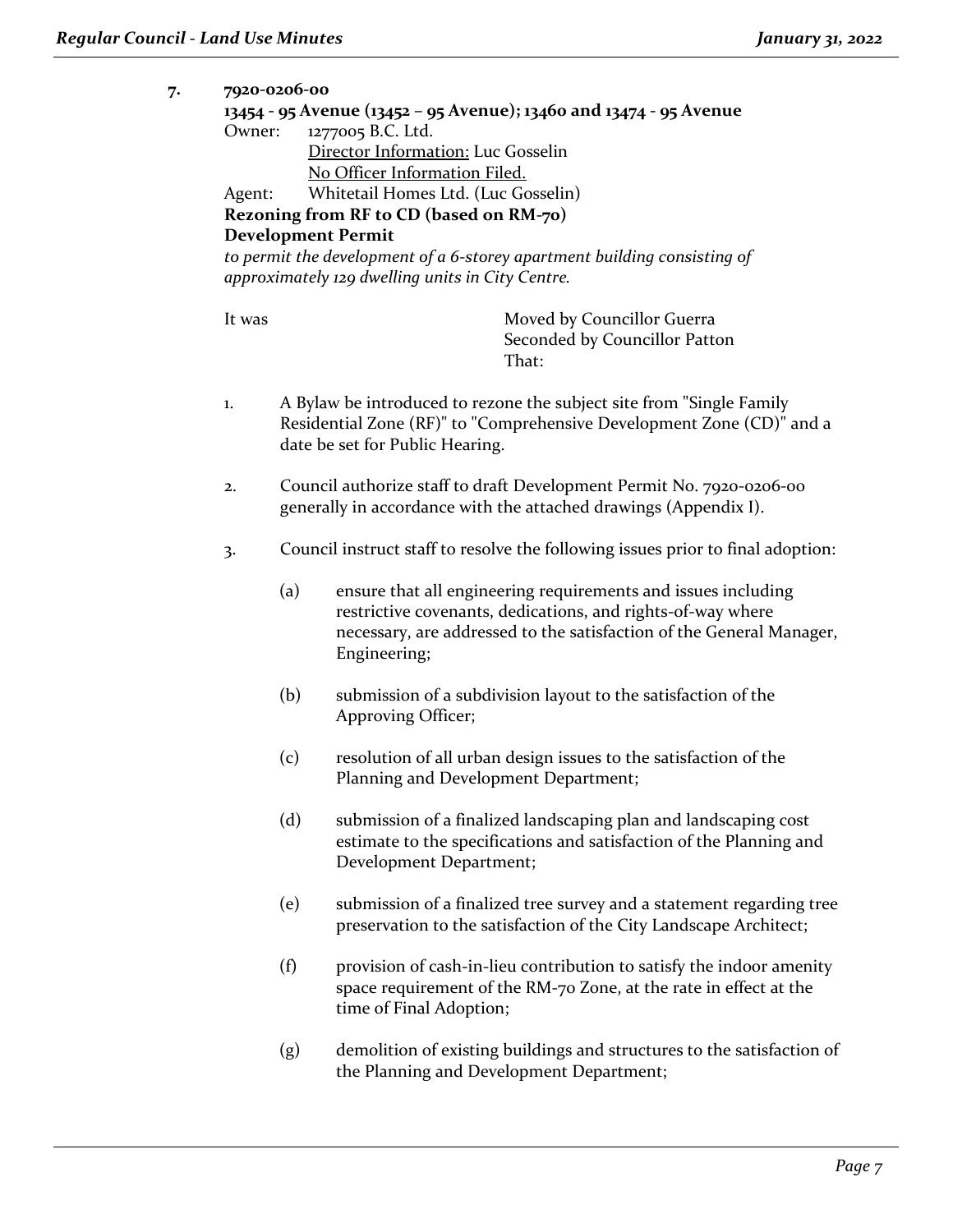|             | (h)<br>registration of a right-of-way for public rights-of-passage for the<br>area between the building face and the street edges;                                                                                                                                                 |                                              |                                                                                                                                                                                                                                                                                         |  |
|-------------|------------------------------------------------------------------------------------------------------------------------------------------------------------------------------------------------------------------------------------------------------------------------------------|----------------------------------------------|-----------------------------------------------------------------------------------------------------------------------------------------------------------------------------------------------------------------------------------------------------------------------------------------|--|
|             | (i)<br>registration of a Section 219 Restrictive Covenant to adequately<br>address the City's needs with respect to public art, to the satisfaction<br>of the General Manager, Parks, Recreation and Culture; and                                                                  |                                              |                                                                                                                                                                                                                                                                                         |  |
| RES.R22-116 | (i)                                                                                                                                                                                                                                                                                | Planning & Development Services.             | registration of a Section 219 Restrictive Covenant to adequately<br>address the City's needs with respect to the City's Affordable<br>Housing Strategy, to the satisfaction of the General Manager,<br><b>Carried</b>                                                                   |  |
|             | It was                                                                                                                                                                                                                                                                             |                                              | Moved by Councillor Guerra<br>Seconded by Councillor Patton<br>That "Surrey Comprehensive Development                                                                                                                                                                                   |  |
| RES.R22-117 | Zone 41 (CD 41), Bylaw, 2021, No. 20571" pass its first reading.                                                                                                                                                                                                                   |                                              | <b>Carried</b>                                                                                                                                                                                                                                                                          |  |
|             | The said Bylaw was then read for the second time.                                                                                                                                                                                                                                  |                                              |                                                                                                                                                                                                                                                                                         |  |
|             | It was                                                                                                                                                                                                                                                                             |                                              | Moved by Councillor Guerra<br>Seconded by Councillor Patton<br>That "Surrey Comprehensive Development                                                                                                                                                                                   |  |
| RES.R22-118 |                                                                                                                                                                                                                                                                                    |                                              | Zone 41 (CD 41), Bylaw, 2021, No. 20571" pass its second reading.<br><b>Carried</b>                                                                                                                                                                                                     |  |
|             | It was then                                                                                                                                                                                                                                                                        |                                              | Moved by Councillor Guerra<br>Seconded by Councillor Patton<br>That the Public Hearing on "Surrey                                                                                                                                                                                       |  |
| RES.R22-119 |                                                                                                                                                                                                                                                                                    | City Hall on February 14, 2022, at 7:00 p.m. | Comprehensive Development Zone 41 (CD 41), Bylaw, 2021, No. 20571" be held at<br>Carried                                                                                                                                                                                                |  |
| 8.          | 7921-0165-00<br>17071 - 88 Avenue<br>Owners: G. Brar, K. Brar<br>G. Brar<br>Agent:<br>Development Permit / Development Variance Permit<br>to vary the maximum height of a proposed single family dwelling in the Serpentine<br>River floodplain and the Agricultural Land Reserve. |                                              |                                                                                                                                                                                                                                                                                         |  |
|             | It was                                                                                                                                                                                                                                                                             |                                              | Moved by Councillor Guerra<br>Seconded by Councillor Patton<br>That:                                                                                                                                                                                                                    |  |
|             | 1.                                                                                                                                                                                                                                                                                 |                                              | Council authorize staff to draft Development Permit No. 7921-0165-00 for<br>Hazard Lands (Flood Prone) and Sensitive Ecosystems (Streamside Areas<br>and Green Infrastructure Areas), generally in accordance with the finalized<br>Ecosystem Development Plan and geotechnical report. |  |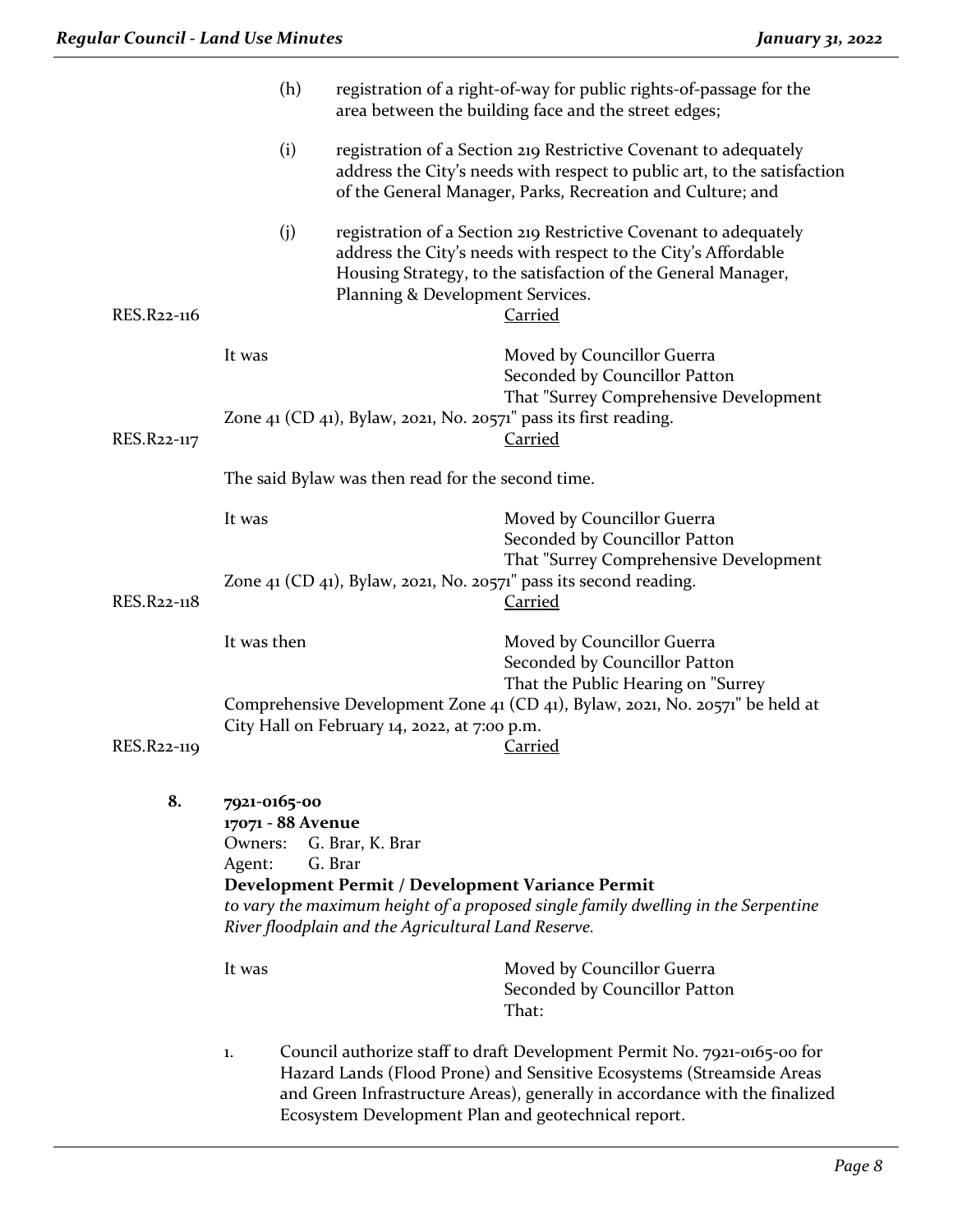- 2. Council approve Development Variance Permit No. 7921-0165-00, varying the following, to proceed to Public Notification:
	- (a) to vary the maximum height of a proposed single family dwelling in the A-1 Zone from 9.0 metres to 9.98 metres.
- 3. Council instruct staff to resolve the following issues prior to final approval:
	- (a) ensure that all engineering requirements and issues including restrictive covenants, dedications, and rights-of-way where necessary, are addressed to the satisfaction of the General Manager, Engineering;
	- (b) submission of a finalized Ecosystem Development Plan and Impact Mitigation Plan to the satisfaction of City staff;
	- (c) submission of a finalized Geotechnical Report to the satisfaction of City staff;
	- (d) registration of a combined Statutory Right-of-Way / Section 219 Restrictive Covenant over the watercourse on the north side of 88 Avenue Streamside Protection Area for both "No Build" and conveyance access;
	- (e) registration of a Section 219 Environmental Restrictive Covenant along the western boundary of the property's Streamside Protection Area; and
	- (f) registration of a Section 219 Restrictive Covenant to restrict habitable floor area below the Flood Construction Level and to inform current and future owners that the subject property is located within a floodplain area and that any buildings or structures constructed upon the lot may be damaged by flooding or erosion.

#### RES.R22-120 Carried

- **9. 7921-0116-00 16628 - 88 Avenue** Owners: J. Sekhon, K. Sekhon, P. Sekhon, R. Sekhon, G. Sidhu Agent: Coastland Engineering & Surveying Ltd. (Mike Helle) **Rezoning from CD to RQ Development Permit**  *to allow subdivision into two quarter acre single family residential lots.* It was Moved by Councillor Guerra Seconded by Councillor Patton
	- 1. A Bylaw be introduced to rezone the subject site from "Comprehensive Development Zone (CD)" to "Quarter Acre Residential Zone (RQ)" and a date be set for Public Hearing.

That: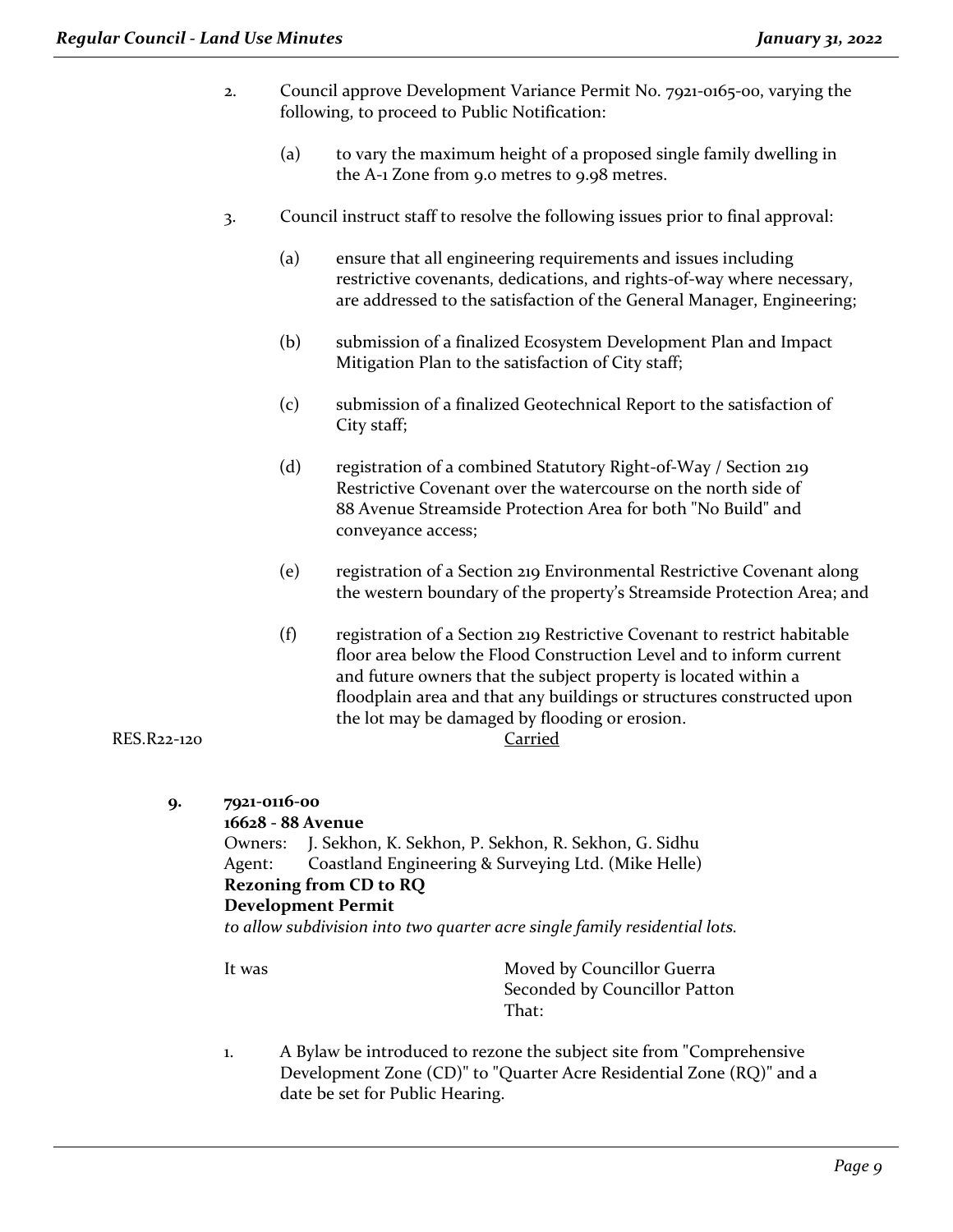- 2. Council authorize staff to draft Development Permit No. 7921-0116-00 for Farm Protection generally in accordance with the attached drawings (Appendix V)**.**
- 3. Council instruct staff to resolve the following issues prior to final adoption:
	- (a) ensure that all engineering requirements and issues including restrictive covenants, dedications, and rights-of-way where necessary, are addressed to the satisfaction of the General Manager, Engineering;
	- (b) submission of a subdivision layout to the satisfaction of the Approving Officer;
	- (c) submission of a finalized landscaping plan and landscaping cost estimate to the specifications and satisfaction of the Planning and Development Department;
	- (d) the applicant adequately address the City's needs with respect to the City's Affordable Housing Strategy, to the satisfaction of the General Manager, Planning & Development Services;
	- (e) submission of an acoustical report for the units adjacent to 88 Avenue and registration of a Section 219 Restrictive Covenant to ensure implementation of noise mitigation measures;
	- (f) registration of a Section 219 Restrictive Covenant for installation and maintenance of the landscape buffer;
	- (g) registration of a Section 219 Restrictive Covenant advising future homeowners of the farm operations on the agricultural lands in the area that may produce noise, odour, and dust; and
- (h) registration of a Section 219 Special Indemnity Restrictive Covenant to modify the existing Building Scheme to include a secondary suite and/or to alter other provisions in the existing Building Scheme. RES.R22-121 Carried

| RES.R22-122 | It was<br>Amendment Bylaw, 2022, No. 20572" pass its first reading. | Moved by Councillor Guerra<br>Seconded by Councillor Patton<br>That "Surrey Zoning Bylaw, 1993, No. 12000,<br>Carried |
|-------------|---------------------------------------------------------------------|-----------------------------------------------------------------------------------------------------------------------|
|             | The said Bylaw was then read for the second time.                   |                                                                                                                       |
|             | lt was                                                              | Moved by Councillor Guerra                                                                                            |

|             | IL WAS                                                     | <b>NOVEW</b> Dy COUNCING GUELLA             |
|-------------|------------------------------------------------------------|---------------------------------------------|
|             |                                                            | Seconded by Councillor Patton               |
|             |                                                            | That "Surrey Zoning Bylaw, 1993, No. 12000, |
|             | Amendment Bylaw, 2022, No. 20572" pass its second reading. |                                             |
| RES.R22-123 |                                                            | Carried                                     |
|             |                                                            |                                             |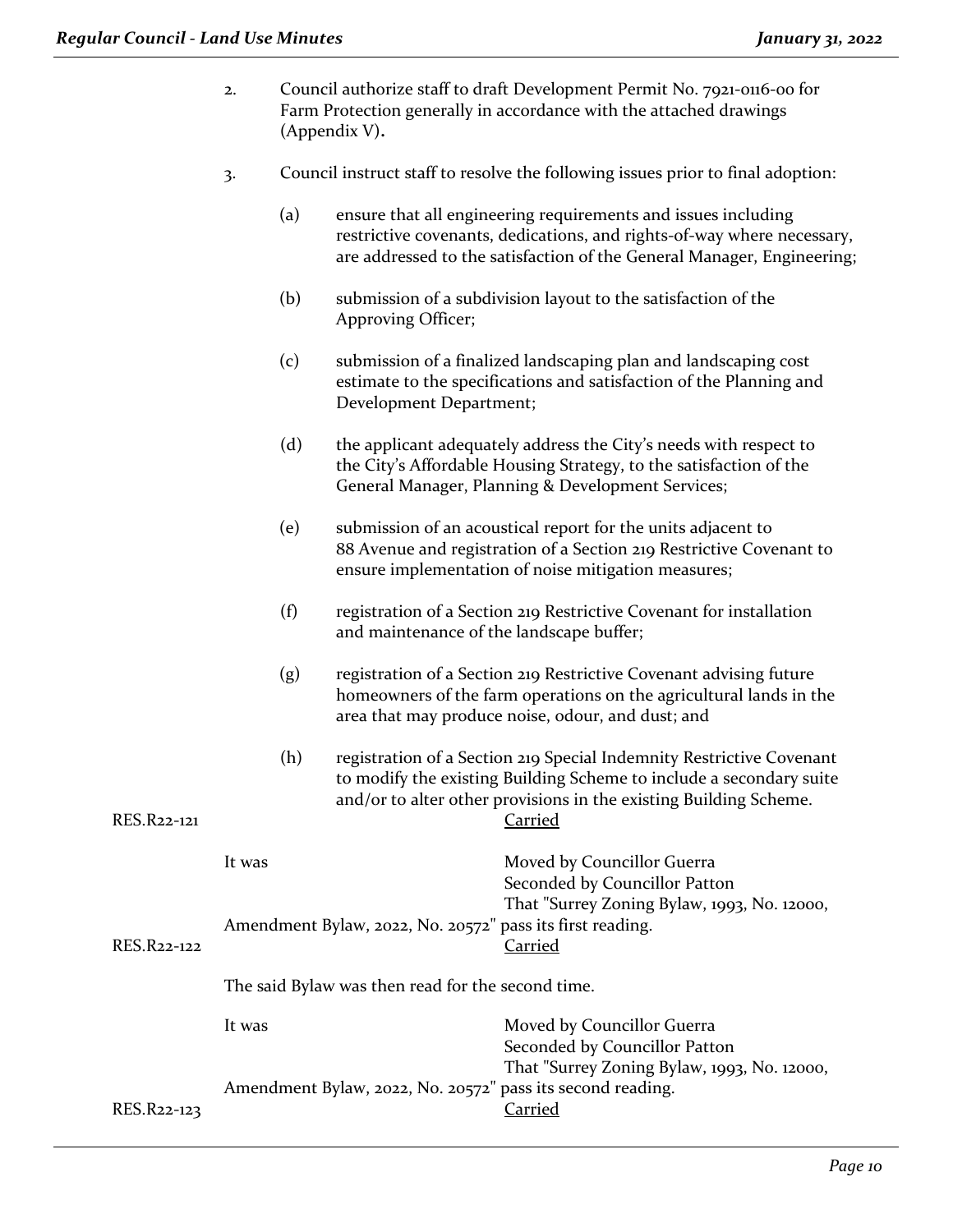It was then Moved by Councillor Guerra Seconded by Councillor Patton That the Public Hearing on "Surrey Zoning Bylaw, 1993, No. 12000, Amendment Bylaw, 2022, No. 20572" be held at City Hall on February 14, 2022, at 7:00 p.m.

#### RES.R22-124 Carried

**10. 7919-0347-00 6611 - 152A Street** Owner: Empire Park Inc. Agent: DF Architecture Inc. (Jessie Arora) **OCP Amendment to allow for an FAR of 1.3 within the Mixed Employment Land Use Designation Rezoning from CD (Bylaw No. 17404) to CD (based on IB-3) Development Permit** *to permit the development of a 3,919 square metre business park building with accessory commercial uses.*

It was **Moved by Councillor Guerra** Seconded by Councillor Patton That:

- 1. Council determine the opportunities for consultation with persons, organizations and authorities that are considered to be affected by the proposed amendment to the Official Community Plan (OCP), as described in the Report, to be appropriate to meet the requirement of Section 475 of the Local Government Act.
- 2. A Bylaw be introduced to amend the Table 7a: Land Use Designation Exceptions by adding a site specific permission for the subject site to permit a density up to 1.3 FAR, and a date to be set for Public Hearing.
- 3. A Bylaw be introduced to rezone the subject site from "Comprehensive Development Zone (CD Bylaw No. 17404)" to "Comprehensive Development Zone (CD)" based on the "Business Park 3 Zone (IB-3)", and a date be set for Public Hearing.
- 4. Council authorize staff to draft Development Permit No. 7919-0347-00 generally in accordance with the attached drawings (Appendix I).
- 5. Council instruct staff to resolve the following issues prior to final adoption:
	- (a) ensure that all engineering requirements and issues including restrictive covenants, dedications, and rights-of-way where necessary, are addressed to the satisfaction of the General Manager, Engineering;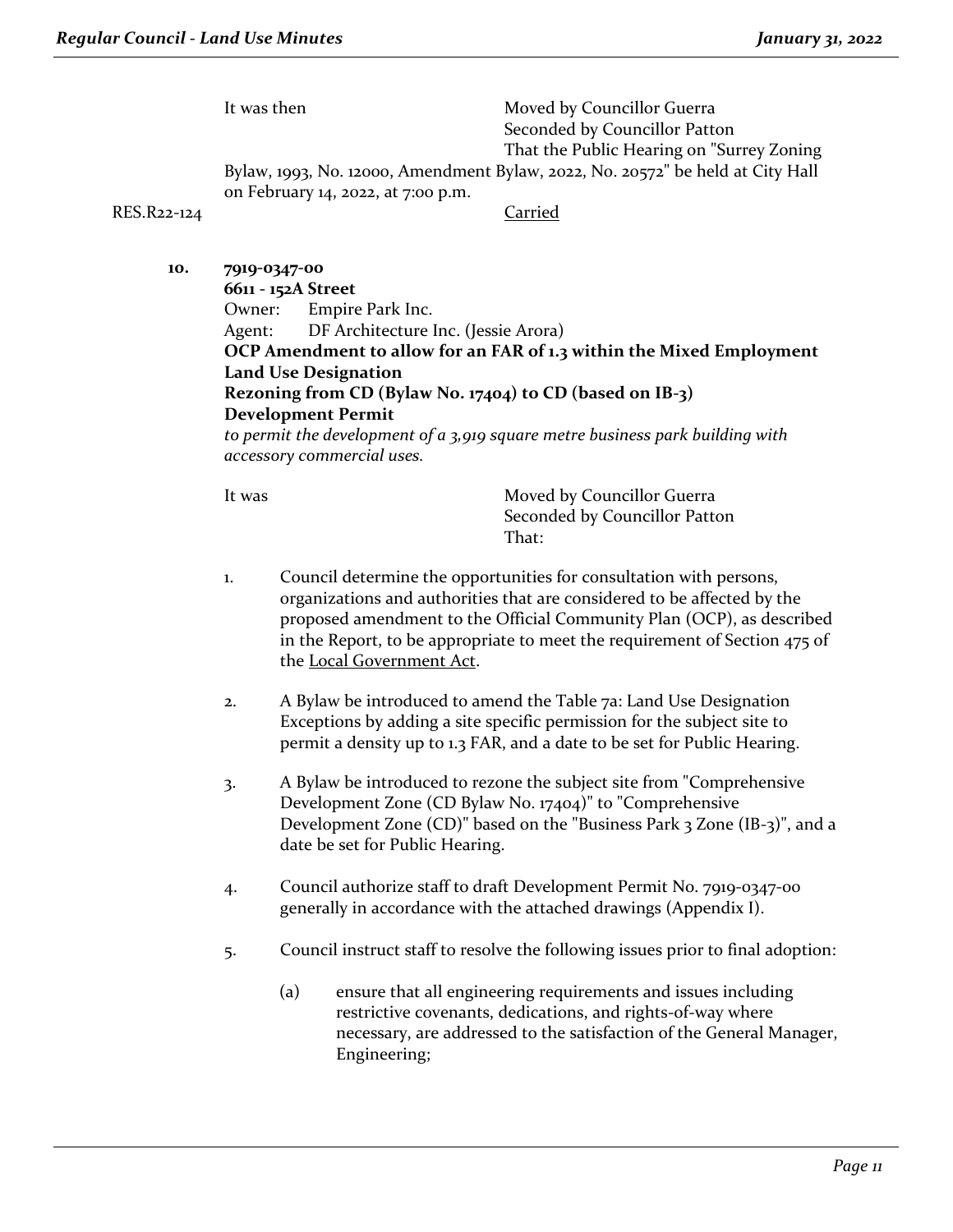|             | (b)<br>Planning and Development Department;                                                                                                  |                                                      | resolution of all urban design issues to the satisfaction of the                                                                                                                                                         |  |
|-------------|----------------------------------------------------------------------------------------------------------------------------------------------|------------------------------------------------------|--------------------------------------------------------------------------------------------------------------------------------------------------------------------------------------------------------------------------|--|
|             | (c)                                                                                                                                          | Development Department;                              | submission of a finalized landscaping plan and landscaping cost<br>estimate to the specifications and satisfaction of the Planning and                                                                                   |  |
|             | (d)                                                                                                                                          |                                                      | submission of a finalized tree survey and a statement regarding tree<br>preservation to the satisfaction of the City Landscape Architect;                                                                                |  |
|             | (e)                                                                                                                                          | and                                                  | registration of a Section 219 Restrictive Covenant to adequately<br>address the City's needs with respect to public art, to the<br>satisfaction of the General Manager Parks, Recreation and Culture;                    |  |
| RES.R22-125 | (f)                                                                                                                                          | title of the property.                               | registration of a Section 219 Restrictive Covenant to restrict the<br>hours of operation for business on-site to 6:00 am to 7:00 p.m. in<br>accordance with the Parking Arrangement that is registered on the<br>Carried |  |
|             |                                                                                                                                              |                                                      |                                                                                                                                                                                                                          |  |
| RES.R22-126 | It was                                                                                                                                       |                                                      | Moved by Councillor Guerra<br>Seconded by Councillor Patton<br>That "Surrey Official Community Plan Bylaw,<br>2013, No. 18020, Amendment Bylaw, 2022, No. 20565" pass its first reading.<br><b>Carried</b>               |  |
|             | The said Bylaw was then read for the second time.                                                                                            |                                                      |                                                                                                                                                                                                                          |  |
|             | It was                                                                                                                                       |                                                      | Moved by Councillor Guerra<br>Seconded by Councillor Patton                                                                                                                                                              |  |
| RES.R22-127 | That "Surrey Official Community Plan Bylaw,<br>2013, No. 18020, Amendment Bylaw, 2022, No. 20565" pass its second reading.<br><u>Carried</u> |                                                      |                                                                                                                                                                                                                          |  |
|             | It was then                                                                                                                                  |                                                      | Moved by Councillor Guerra<br>Seconded by Councillor Patton                                                                                                                                                              |  |
| RES.R22-128 |                                                                                                                                              | held at City Hall on February 14, 2022, at 7:00 p.m. | That the Public Hearing on "Surrey Official<br>Community Plan Bylaw, 2013, No. 18020, Amendment Bylaw, 2022, No. 20565" be<br><b>Carried</b>                                                                             |  |
|             | It was                                                                                                                                       |                                                      | Moved by Councillor Guerra<br>Seconded by Councillor Patton                                                                                                                                                              |  |
| RES.R22-129 |                                                                                                                                              |                                                      | That "Surrey Comprehensive Development<br>Zone 42 (CD 42), Bylaw, 2022, No. 20566" pass its first reading.<br><b>Carried</b>                                                                                             |  |
|             | The said Bylaw was then read for the second time.                                                                                            |                                                      |                                                                                                                                                                                                                          |  |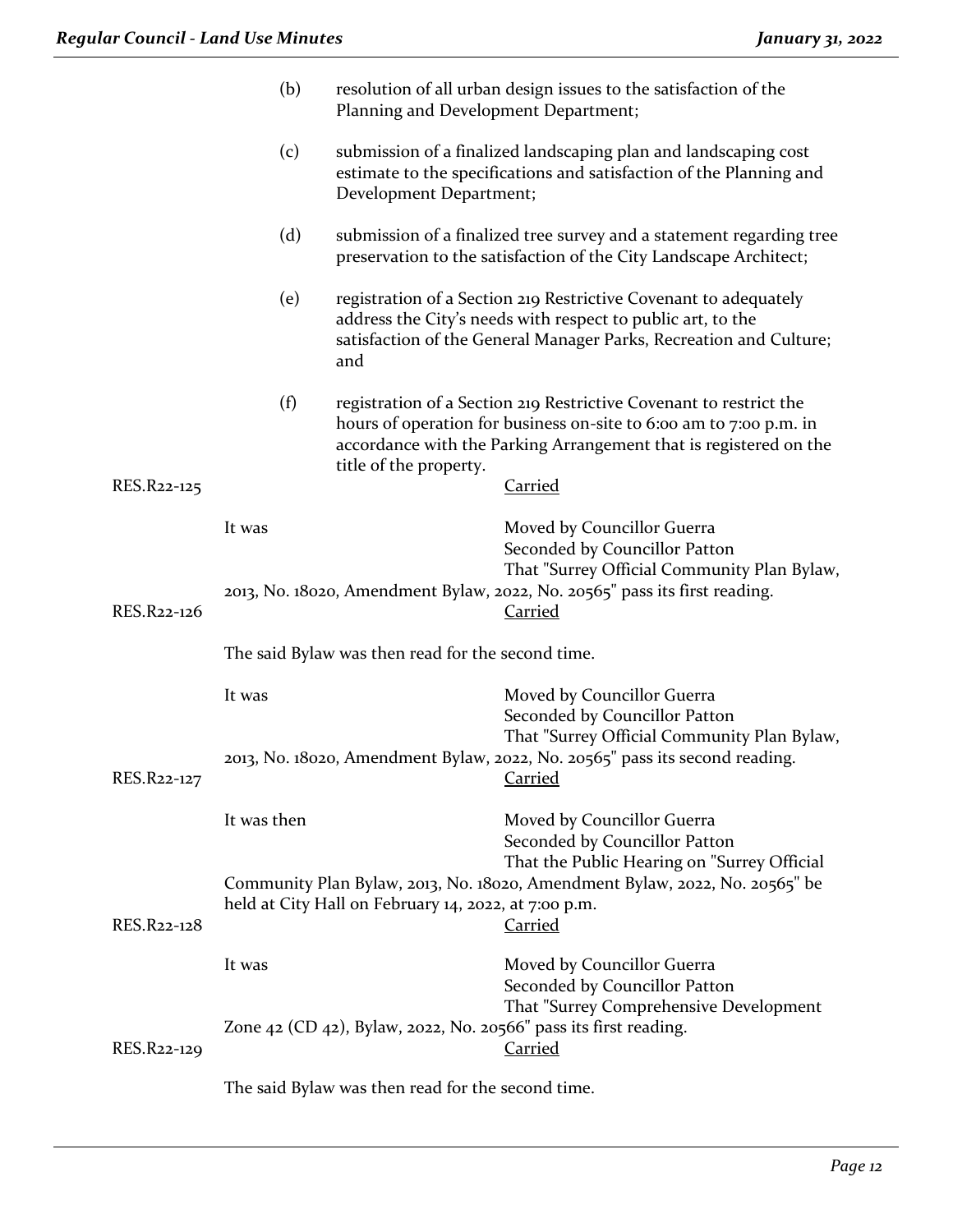|                                                                                                                                                                                                                                                                                                                                                                                                                                                                                                                                                             | It was                                                                                            |                                                                                                                                                                                                                                                       | Moved by Councillor Guerra<br>Seconded by Councillor Patton<br>That "Surrey Comprehensive Development                                                                                                             |
|-------------------------------------------------------------------------------------------------------------------------------------------------------------------------------------------------------------------------------------------------------------------------------------------------------------------------------------------------------------------------------------------------------------------------------------------------------------------------------------------------------------------------------------------------------------|---------------------------------------------------------------------------------------------------|-------------------------------------------------------------------------------------------------------------------------------------------------------------------------------------------------------------------------------------------------------|-------------------------------------------------------------------------------------------------------------------------------------------------------------------------------------------------------------------|
| RES.R22-130                                                                                                                                                                                                                                                                                                                                                                                                                                                                                                                                                 |                                                                                                   | Zone $42$ (CD $42$ ), Bylaw, 2022, No. 20566" pass its second reading.                                                                                                                                                                                | <b>Carried</b>                                                                                                                                                                                                    |
|                                                                                                                                                                                                                                                                                                                                                                                                                                                                                                                                                             | It was then                                                                                       |                                                                                                                                                                                                                                                       | Moved by Councillor Guerra<br>Seconded by Councillor Patton<br>That the Public Hearing on "Surrey                                                                                                                 |
|                                                                                                                                                                                                                                                                                                                                                                                                                                                                                                                                                             |                                                                                                   | City Hall on February 14, 2022, at 7:00 p.m.                                                                                                                                                                                                          | Comprehensive Development Zone 42 (CD 42), Bylaw, 2022, No. 20566" be held at                                                                                                                                     |
| RES.R22-131                                                                                                                                                                                                                                                                                                                                                                                                                                                                                                                                                 |                                                                                                   |                                                                                                                                                                                                                                                       | <b>Carried</b>                                                                                                                                                                                                    |
| 11.                                                                                                                                                                                                                                                                                                                                                                                                                                                                                                                                                         | 7921-0018-00<br>1670, 1680 and 1690 - 154 Street<br>Owner:<br>Agent:<br><b>Development Permit</b> | Manorlane Properties (Semiahmoo) Inc.<br>DF Architecture Inc. (Jessie Arora)<br>OCP Amendment from Urban to Multiple Residential<br>Rezoning from RF to CD (based on RM-70)<br>to permit the development of $a$ 5-storey, 62-unit apartment building. |                                                                                                                                                                                                                   |
|                                                                                                                                                                                                                                                                                                                                                                                                                                                                                                                                                             | It was                                                                                            |                                                                                                                                                                                                                                                       | Moved by Councillor Guerra<br>Seconded by Councillor Patton<br>That:                                                                                                                                              |
|                                                                                                                                                                                                                                                                                                                                                                                                                                                                                                                                                             | 1.                                                                                                |                                                                                                                                                                                                                                                       | A Bylaw be introduced to amend the Official Community Plan (OCP)<br>Figure 3: General Land Use Designations for the subject site from "Urban"<br>to "Multiple Residential" and a date for Public Hearing be set.  |
| Council determine the opportunities for consultation with persons,<br>2.<br>organizations and authorities that are considered to be affected by the<br>proposed amendment to the OCP, as described in the Report, to be<br>appropriate to meet the requirement of Section 475 of the Local<br>Government Act.<br>A Bylaw be introduced to rezone the subject site from "Single Family<br>3.<br>Residential Zone (RF)" to "Comprehensive Development Zone (CD)" based<br>on "Multiple Residential 70 Zone (RM-70)", and a date be set for<br>Public Hearing. |                                                                                                   |                                                                                                                                                                                                                                                       |                                                                                                                                                                                                                   |
|                                                                                                                                                                                                                                                                                                                                                                                                                                                                                                                                                             |                                                                                                   |                                                                                                                                                                                                                                                       |                                                                                                                                                                                                                   |
|                                                                                                                                                                                                                                                                                                                                                                                                                                                                                                                                                             | 4.                                                                                                |                                                                                                                                                                                                                                                       | Council authorize staff to draft Development Permit No. 7921-0018-00<br>generally in accordance with the attached drawings (Appendix I).                                                                          |
|                                                                                                                                                                                                                                                                                                                                                                                                                                                                                                                                                             | 5.                                                                                                |                                                                                                                                                                                                                                                       | Council instruct staff to resolve the following issues prior to final adoption:                                                                                                                                   |
|                                                                                                                                                                                                                                                                                                                                                                                                                                                                                                                                                             |                                                                                                   | (a)                                                                                                                                                                                                                                                   | ensure that all engineering requirements and issues including<br>restrictive covenants, dedications, and rights-of-way where necessary,<br>are addressed to the satisfaction of the General Manager, Engineering; |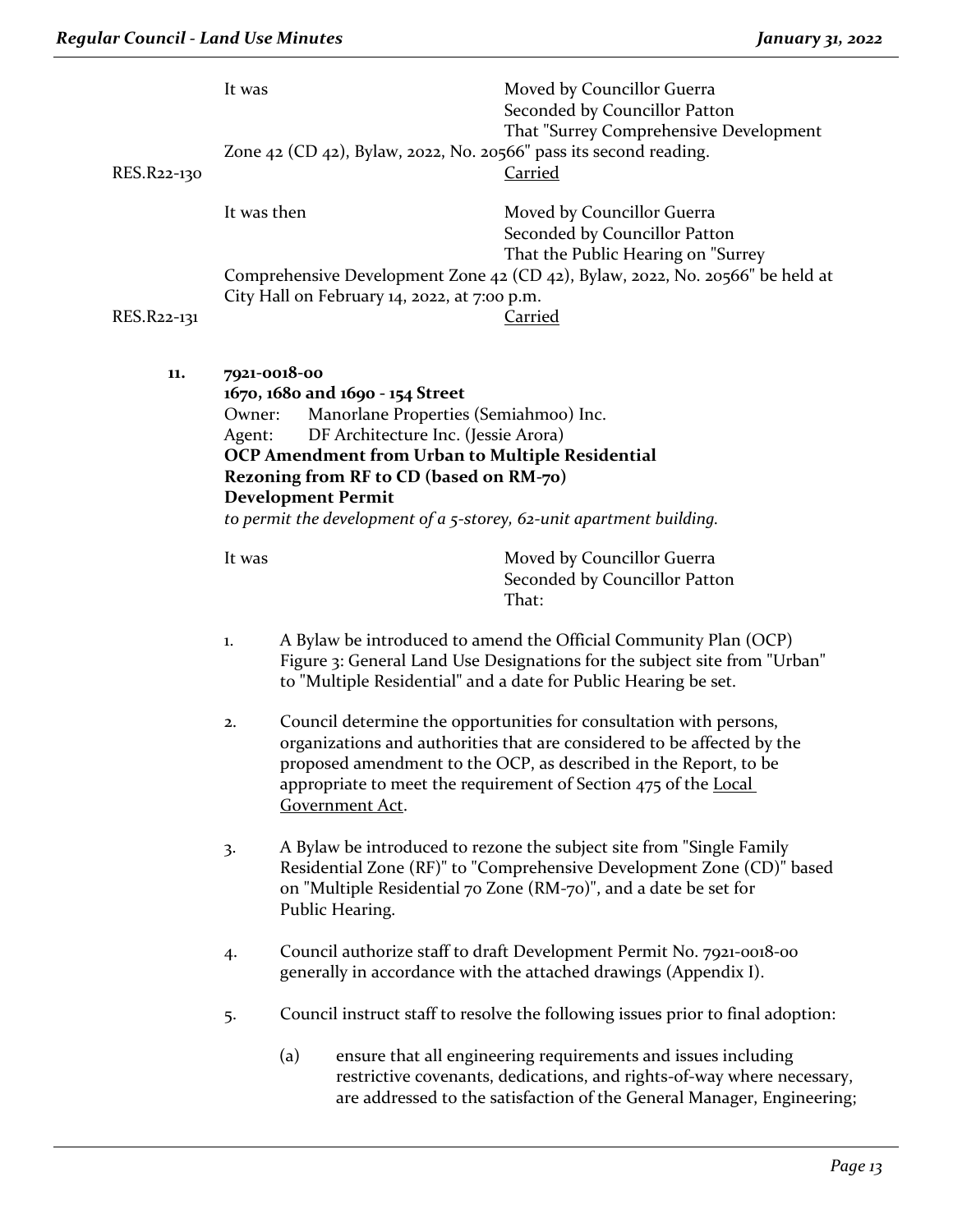|             | (b)    | Approving Officer;                                | submission of a subdivision layout to the satisfaction of the                                                                                                                                                                                                                       |
|-------------|--------|---------------------------------------------------|-------------------------------------------------------------------------------------------------------------------------------------------------------------------------------------------------------------------------------------------------------------------------------------|
|             | (c)    | Planning and Development Department;              | resolution of all urban design issues to the satisfaction of the                                                                                                                                                                                                                    |
|             | (d)    | Development Department;                           | submission of a finalized landscaping plan and landscaping cost<br>estimate to the specifications and satisfaction of the Planning and                                                                                                                                              |
|             | (e)    |                                                   | submission of a finalized tree survey and a statement regarding tree<br>preservation to the satisfaction of the City Landscape Architect;                                                                                                                                           |
|             | (f)    |                                                   | the applicant satisfy the deficiency in tree replacement on the site,<br>to the satisfaction of the Planning and Development Department;                                                                                                                                            |
|             | (g)    | proposed removal of City trees;                   | provision of a Parks Facility Contribution as compensation for                                                                                                                                                                                                                      |
|             | (h)    |                                                   | demolition of existing buildings and structures to the satisfaction of<br>the Planning and Development Department; and                                                                                                                                                              |
| RES.R22-132 | (i)    | Planning and Development Department.              | registration of a Section 219 Restrictive Covenant to adequately<br>address the City's needs with respect to Public Art, the Tier 1<br>Community Amenity Contribution, and the City's Affordable<br>Housing Strategy, to the satisfaction of the General Manager,<br><b>Carried</b> |
|             | It was |                                                   | Moved by Councillor Guerra<br>Seconded by Councillor Patton<br>That "Surrey Official Community Plan Bylaw,                                                                                                                                                                          |
| RES.R22-133 |        |                                                   | 2013, No. 18020, Amendment Bylaw, 2022, No. 20573" pass its first reading.<br><u>Carried</u>                                                                                                                                                                                        |
|             |        | The said Bylaw was then read for the second time. |                                                                                                                                                                                                                                                                                     |
|             | It was |                                                   | Moved by Councillor Guerra<br>Seconded by Councillor Patton<br>That "Surrey Official Community Plan Bylaw,                                                                                                                                                                          |
| RES.R22-134 |        |                                                   | 2013, No. 18020, Amendment Bylaw, 2022, No. 20573" pass its second reading.<br><b>Carried</b>                                                                                                                                                                                       |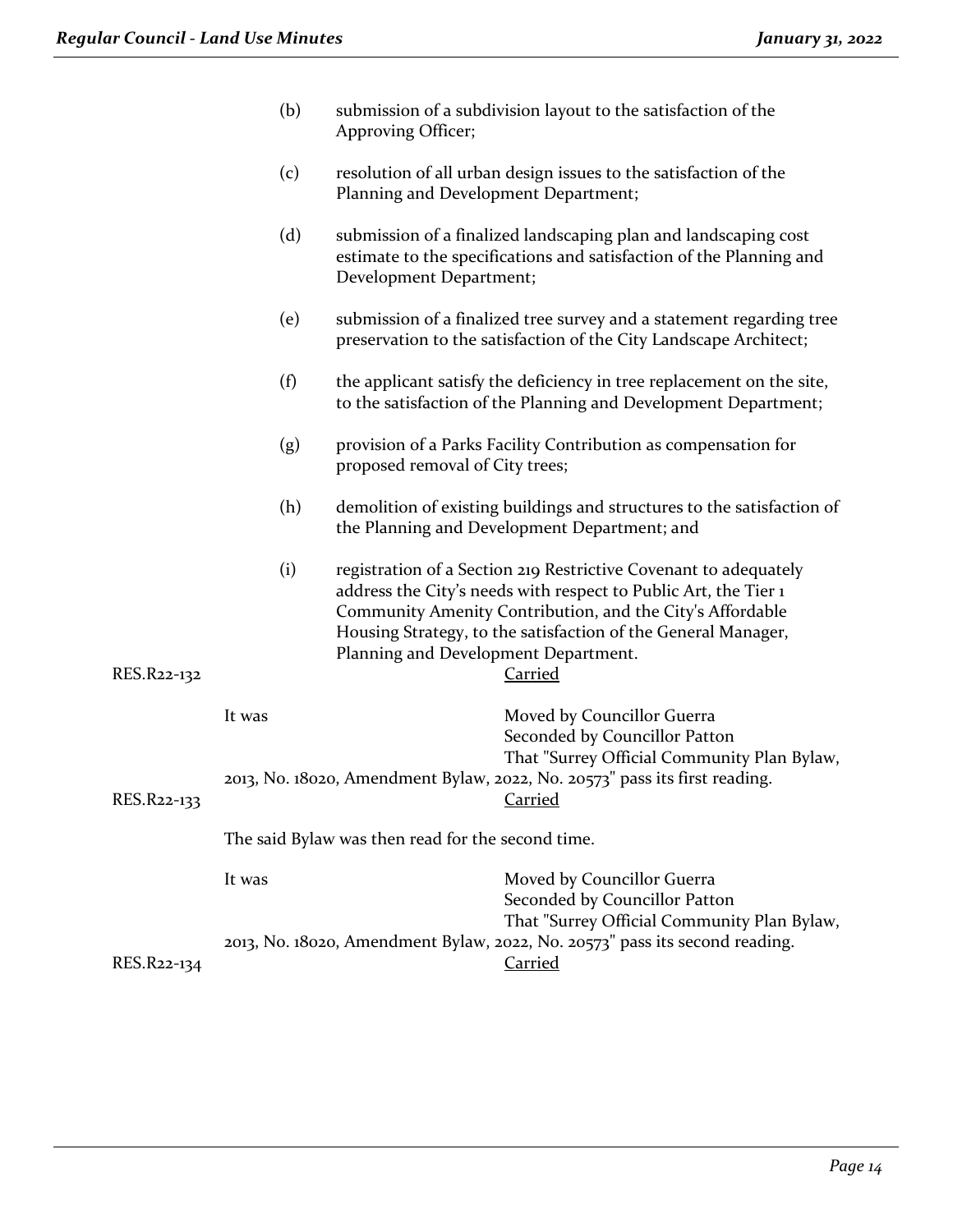| RES.R22-135 | It was then<br>held at City Hall on February 14, 2022, at 7:00 p.m.                                                 | Moved by Councillor Guerra<br>Seconded by Councillor Patton<br>That the Public Hearing on "Surrey Official<br>Community Plan Bylaw, 2013, No. 18020, Amendment Bylaw, 2022, No. 20573" be<br>Carried |
|-------------|---------------------------------------------------------------------------------------------------------------------|------------------------------------------------------------------------------------------------------------------------------------------------------------------------------------------------------|
|             | It was                                                                                                              | Moved by Councillor Guerra<br>Seconded by Councillor Patton<br>That "Surrey Comprehensive Development                                                                                                |
| RES.R22-136 | Zone 43 (CD 43), Bylaw, 2022, No. 20574" pass its first reading.                                                    | <b>Carried</b>                                                                                                                                                                                       |
|             | The said Bylaw was then read for the second time.                                                                   |                                                                                                                                                                                                      |
|             | It was                                                                                                              | Moved by Councillor Guerra<br>Seconded by Councillor Patton                                                                                                                                          |
| RES.R22-137 | Zone $43$ (CD $43$ ), Bylaw, 2022, No. 20574" pass its second reading.                                              | That "Surrey Comprehensive Development<br><b>Carried</b>                                                                                                                                             |
|             | It was then                                                                                                         | Moved by Councillor Guerra<br>Seconded by Councillor Patton                                                                                                                                          |
|             | That the Public Hearing on "Surrey<br>Comprehensive Development Zone 43 (CD 43), Bylaw, 2022, No. 20574" be held at |                                                                                                                                                                                                      |
|             | City Hall on February 14, 2022, at 7:00 p.m.                                                                        |                                                                                                                                                                                                      |
| RES.R22-138 |                                                                                                                     | Carried                                                                                                                                                                                              |

# **C. ADDITIONAL PLANNING COMMENTS**

This section had no items to consider.

# **D. ITEMS REFERRED BACK**

This section had no items to consider.

# **E. CORPORATE REPORTS**

This section had no items to consider.

# **F. CORRESPONDENCE**

This section had no items to consider.

# **G. NOTICE OF MOTION**

This section had no items to consider.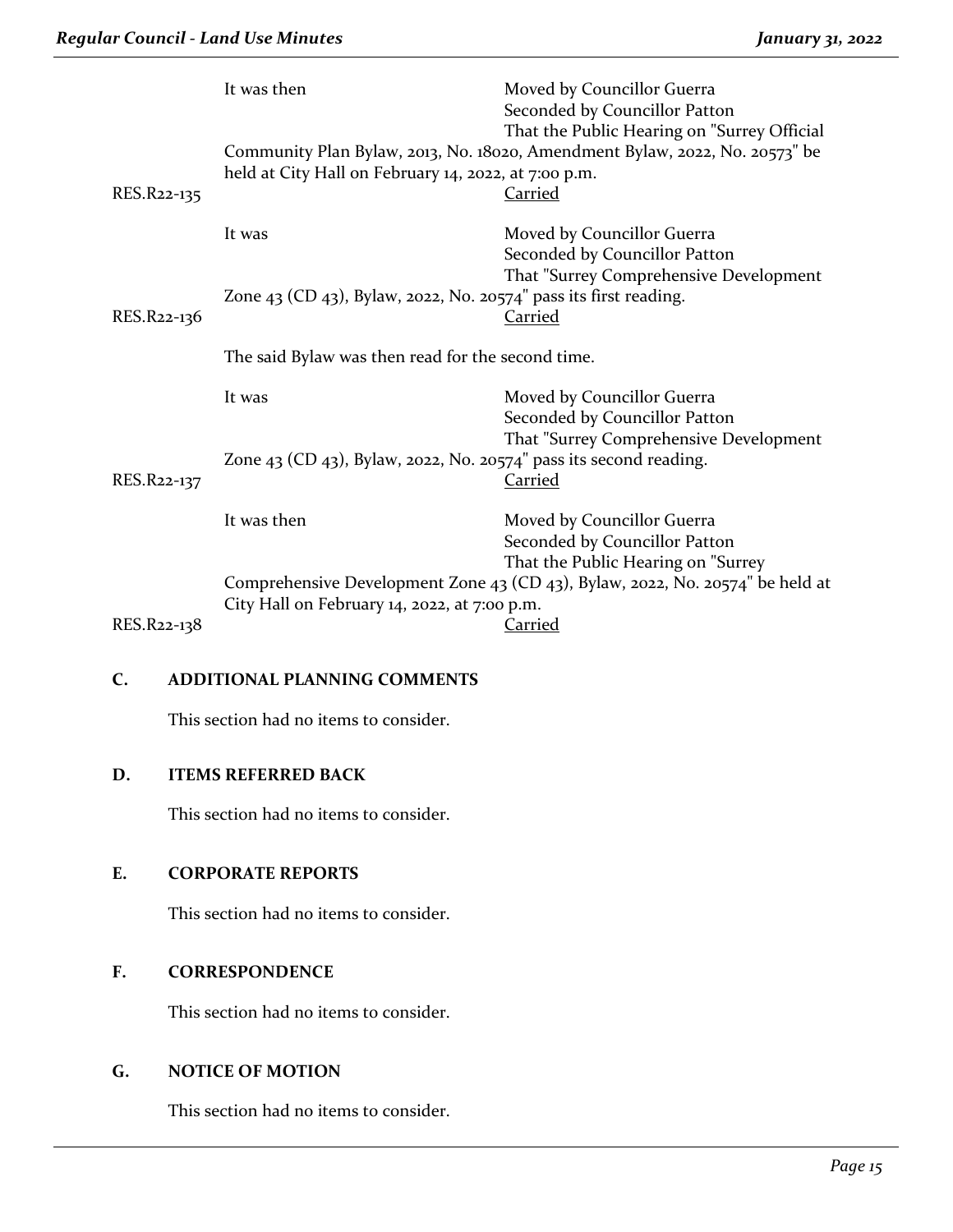# **H. BYLAWS AND PERMITS**

## **BYLAWS**

| 1. | "Surrey Zoning Bylaw, 1993, No. 12000, Amendment Bylaw, 2021, No. 20448"<br>7921-0048-00<br>Owners: T. Ginther, C. Ginther<br>Agent: T. Ginther<br>RF to $CD$ – 3016 Ohara Lane – to permit the construction of a new single family<br>dwelling. |                                                             |  |
|----|--------------------------------------------------------------------------------------------------------------------------------------------------------------------------------------------------------------------------------------------------|-------------------------------------------------------------|--|
|    | Council direction received September 27, 2021                                                                                                                                                                                                    |                                                             |  |
|    | It was                                                                                                                                                                                                                                           | Moved by Councillor Guerra<br>Seconded by Councillor Patton |  |

That "Surrey Zoning Bylaw, 1993, No. 12000, Amendment Bylaw, 2021, No. 20448" be finally adopted.<br>Carried

RES.R22-139

## **BYLAWS WITH PERMITS**

| 2.                      | "Surrey Zoning Bylaw, 1993, No. 12000, Amendment Bylaw, 2020, No. 20164"<br>7918-0419-00 / 7918-0419-01<br>Owners: 1217960 B.C. Ltd. (Director Information: Avtar Singh Arora, Sandy Yuvraj Singh)<br>Agent: DF Architecture Inc. (Jessie Arora)<br>RA to RM-30 - 13853, 13871 and 13889 - 64 Avenue - to permit the development of<br>39 townhouse units. |                                                                                                                                                              |  |
|-------------------------|------------------------------------------------------------------------------------------------------------------------------------------------------------------------------------------------------------------------------------------------------------------------------------------------------------------------------------------------------------|--------------------------------------------------------------------------------------------------------------------------------------------------------------|--|
|                         |                                                                                                                                                                                                                                                                                                                                                            |                                                                                                                                                              |  |
|                         | Council direction received September 14, 2020                                                                                                                                                                                                                                                                                                              |                                                                                                                                                              |  |
|                         | It was                                                                                                                                                                                                                                                                                                                                                     | Moved by Councillor Guerra<br>Seconded by Councillor Patton<br>That Council amend the South Newton                                                           |  |
| Setbacks, and Buffers". |                                                                                                                                                                                                                                                                                                                                                            | Neighbourhood Concept Plan (NCP) from "Townhouses (15 upa max)", "Creeks,<br>Riparian Setbacks, and Buffers" to "Townhouses (25 upa max)", "Creeks, Riparian |  |
| RES.R22-140             |                                                                                                                                                                                                                                                                                                                                                            | <b>Carried</b>                                                                                                                                               |  |
|                         | It was                                                                                                                                                                                                                                                                                                                                                     | Moved by Councillor Guerra<br>Seconded by Councillor Patton<br>That "Surrey Zoning Bylaw, 1993, No. 12000,                                                   |  |
| RES.R22-141             | Amendment Bylaw, 2020, No. 20164" be finally adopted.                                                                                                                                                                                                                                                                                                      | <u>Carried</u>                                                                                                                                               |  |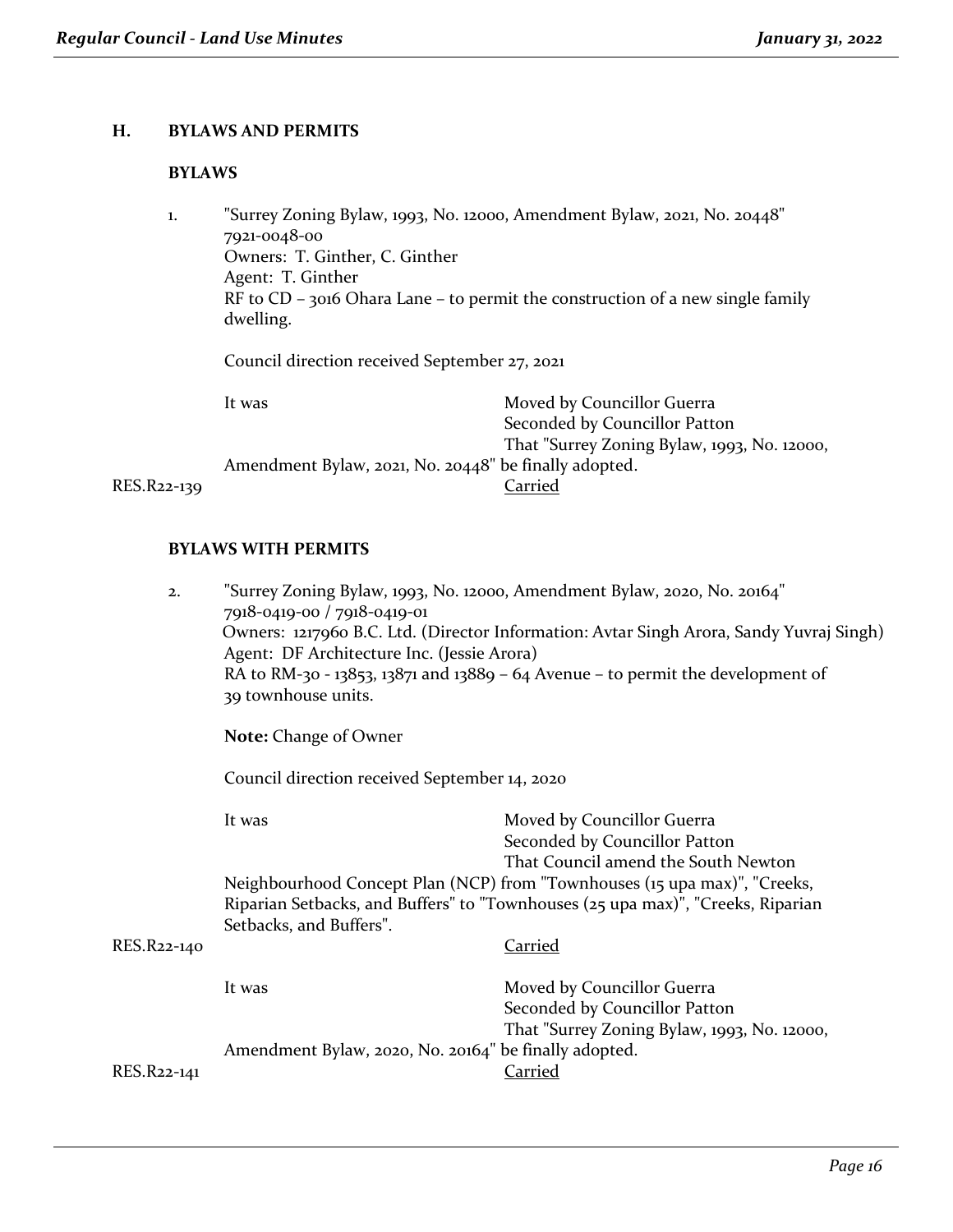|             | Development Variance Permit No. 7918-0419-01<br>$13853$ , $13871$ and $13889 - 64$ Avenue - to reduce the minimum side yard (east)<br>setback from 6 metres to 3 metres to the building face of Buildings 2 and 3,<br>minimum side yard (west) setback from 6 metres to 4.4 metres to the first storey<br>and to 3.8 metres for the upper storeys of Building 4 and the minimum rear yard<br>(north) setback from 6 metres to 5.4 metres to the first storey and to 4.8 metres for<br>the upper storeys of Building 3 and to 3 metres to the building face of Building 4.<br>In addition, a variance is being sought to permit visitor parking within the<br>required rear yard (north) setback for visitor parking spaces 7 and 8.<br>Council supported January 25, 2021 |                                                                                                       |  |
|-------------|---------------------------------------------------------------------------------------------------------------------------------------------------------------------------------------------------------------------------------------------------------------------------------------------------------------------------------------------------------------------------------------------------------------------------------------------------------------------------------------------------------------------------------------------------------------------------------------------------------------------------------------------------------------------------------------------------------------------------------------------------------------------------|-------------------------------------------------------------------------------------------------------|--|
|             |                                                                                                                                                                                                                                                                                                                                                                                                                                                                                                                                                                                                                                                                                                                                                                           |                                                                                                       |  |
|             | It was                                                                                                                                                                                                                                                                                                                                                                                                                                                                                                                                                                                                                                                                                                                                                                    | Moved by Councillor Guerra<br>Seconded by Councillor Patton<br>That Council authorize the issuance of |  |
| RES.R22-142 | Development Variance Permit No. 7918-0419-01.                                                                                                                                                                                                                                                                                                                                                                                                                                                                                                                                                                                                                                                                                                                             | <b>Carried</b>                                                                                        |  |
|             | Development Permit No. 7918-0419-00<br>13853, 13871 and 13889 - 64 Avenue - to issue a Development Permit for Sensitive<br>Ecosystems (Streamside Areas), Form and Character and Hazard Lands.<br>Council authorized to draft January 11, 2021                                                                                                                                                                                                                                                                                                                                                                                                                                                                                                                            |                                                                                                       |  |
|             |                                                                                                                                                                                                                                                                                                                                                                                                                                                                                                                                                                                                                                                                                                                                                                           |                                                                                                       |  |
|             | It was                                                                                                                                                                                                                                                                                                                                                                                                                                                                                                                                                                                                                                                                                                                                                                    | Moved by Councillor Guerra<br>Seconded by Councillor Patton<br>That Council authorize the issuance of |  |
| RES.R22-143 | Development Permit No. 7918-0419-00.<br><b>Carried</b>                                                                                                                                                                                                                                                                                                                                                                                                                                                                                                                                                                                                                                                                                                                    |                                                                                                       |  |
| 3.          | "Surrey Zoning Bylaw, 1993, No. 12000, Amendment Bylaw, 2021, No. 20331"<br>7919-0322-00<br>Owner: Conwest (Bear Creek) GP Ltd.<br>Agent: Conwest (Bear Creek) GP Ltd. (Andrew Peterson)<br>A-1 to IB-3 – $6856$ - 152 Street and 15331 - 68 Avenue – to subdivide the site into<br>three industrial lots including the development of an 8,361 square metres tilt-up<br>industrial building.<br>Council direction received April 26, 2021                                                                                                                                                                                                                                                                                                                                |                                                                                                       |  |
|             |                                                                                                                                                                                                                                                                                                                                                                                                                                                                                                                                                                                                                                                                                                                                                                           |                                                                                                       |  |
|             | It was                                                                                                                                                                                                                                                                                                                                                                                                                                                                                                                                                                                                                                                                                                                                                                    | Moved by Councillor Guerra<br>Seconded by Councillor Patton<br>That Council amend the East Newton     |  |
| RES.R22-144 | Business Park Neighbourhood Concept Plan to amend the road network.                                                                                                                                                                                                                                                                                                                                                                                                                                                                                                                                                                                                                                                                                                       | <b>Carried</b>                                                                                        |  |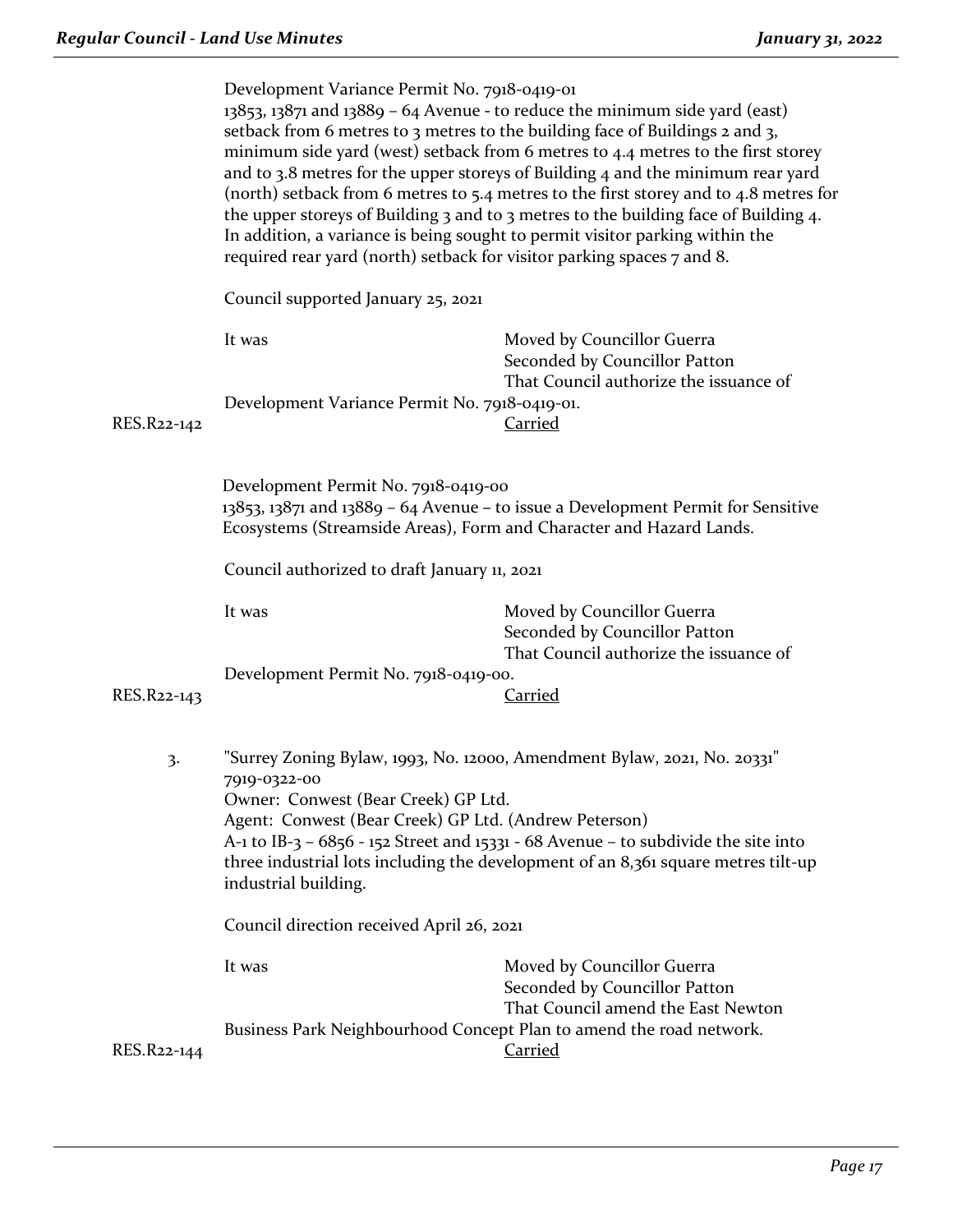|                                                                                                                                                                                               | It was                                                                                                                                                                                                                             | Moved by Councillor Guerra<br>Seconded by Councillor Patton                                           |  |  |
|-----------------------------------------------------------------------------------------------------------------------------------------------------------------------------------------------|------------------------------------------------------------------------------------------------------------------------------------------------------------------------------------------------------------------------------------|-------------------------------------------------------------------------------------------------------|--|--|
| RES.R22-145                                                                                                                                                                                   | Amendment Bylaw, 2021, No. 20331" be finally adopted.                                                                                                                                                                              | That "Surrey Zoning Bylaw, 1993, No. 12000,<br><b>Carried</b>                                         |  |  |
|                                                                                                                                                                                               | Development Permit No. 7919-0322-01<br>152 Street and 15331 - 68 Avenue - to issue a Development Permit for Form and<br>Character.                                                                                                 |                                                                                                       |  |  |
|                                                                                                                                                                                               | Council authorized to draft April 26, 2021                                                                                                                                                                                         |                                                                                                       |  |  |
|                                                                                                                                                                                               | It was                                                                                                                                                                                                                             | Moved by Councillor Guerra<br>Seconded by Councillor Patton<br>That Council authorize the issuance of |  |  |
| RES.R22-146                                                                                                                                                                                   | Development Permit No. 7919-0322-01.                                                                                                                                                                                               | Carried                                                                                               |  |  |
| Development Permit No. 7919-0322-00<br>152 Street and 15331 - 68 Avenue - to issue a Development Permit for Form and<br>Character, Hazard Lands, Sensitive Ecosystems and Farming Protection. |                                                                                                                                                                                                                                    |                                                                                                       |  |  |
|                                                                                                                                                                                               | Council authorized to draft October 18, 2021                                                                                                                                                                                       |                                                                                                       |  |  |
|                                                                                                                                                                                               | It was                                                                                                                                                                                                                             | Moved by Councillor Guerra<br>Seconded by Councillor Patton<br>That Council authorize the issuance of |  |  |
| RES.R22-147                                                                                                                                                                                   | Development Permit No. 7919-0322-00.                                                                                                                                                                                               | Carried                                                                                               |  |  |
| <b>PERMITS - APPROVALS</b>                                                                                                                                                                    |                                                                                                                                                                                                                                    |                                                                                                       |  |  |
| 4.                                                                                                                                                                                            | Development Permit No. 7920-0274-00<br>Owner: Berezan Management (32nd Avenue) Ltd.<br>Agent: Signarama (Fatima Khamseh)<br>15350 Croyden Drive - to permit a comprehensive sign design package for an office<br>park development. |                                                                                                       |  |  |
|                                                                                                                                                                                               | Council authorized to draft December 6, 2021                                                                                                                                                                                       |                                                                                                       |  |  |
|                                                                                                                                                                                               | It was                                                                                                                                                                                                                             | Moved by Councillor Guerra<br>Seconded by Councillor Patton<br>That Council authorize the issuance of |  |  |
| Development Permit No. 7920-0274-00.                                                                                                                                                          |                                                                                                                                                                                                                                    |                                                                                                       |  |  |
| RES.R22-148                                                                                                                                                                                   |                                                                                                                                                                                                                                    | <b>Carried</b>                                                                                        |  |  |